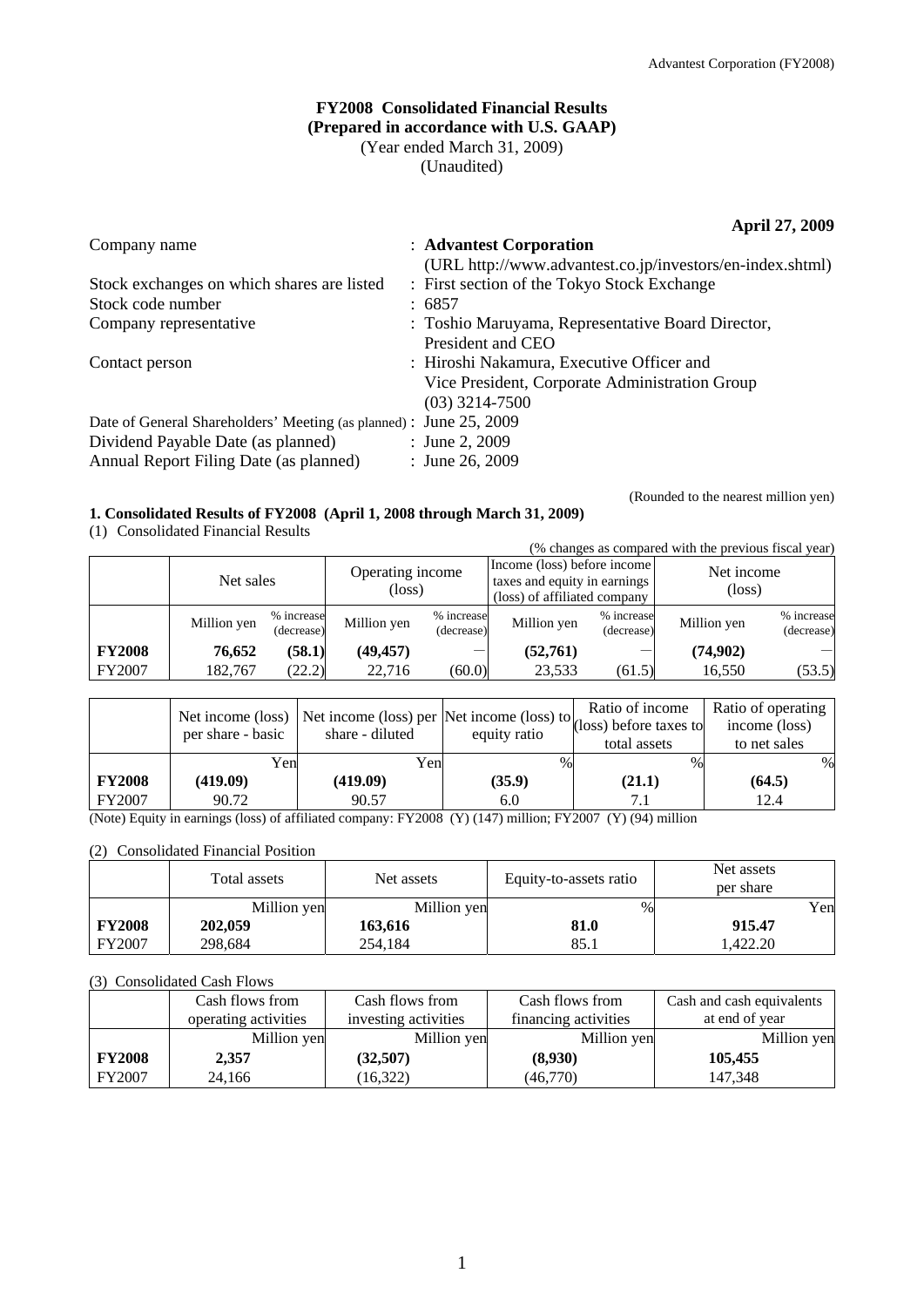## **2. Dividends**

|                      |                                              |        | Dividend per share |          |       |                                                                                      |                                | Ratio of total                                            |
|----------------------|----------------------------------------------|--------|--------------------|----------|-------|--------------------------------------------------------------------------------------|--------------------------------|-----------------------------------------------------------|
| (Record Date)        | First<br>quarter end quarter end quarter end | Second | Third              | Year end |       | Total<br>dividend<br>Annual total $\overline{ \text{paid}  }$ (annual) <sup> '</sup> | Payout ratio<br>(consolidated) | amount of<br>dividends to<br>net assets<br>(consolidated) |
|                      | yen                                          | yen    | yen                | yen      | yen   | Million yen                                                                          | $\frac{0}{0}$                  | %                                                         |
| <b>FY2007</b>        |                                              | 25.00  |                    | 25.00    | 50.00 | 9,071                                                                                | 55.1                           | 3.3                                                       |
| <b>FY2008</b>        |                                              | 25.00  |                    | 5.00     | 30.00 | 5,362                                                                                |                                | 2.6                                                       |
| FY2009<br>(forecast) |                                              |        |                    |          |       |                                                                                      |                                |                                                           |

The dividend forecast for the fiscal year ending March 31, 2010 has not been decided. Advantest takes earnings forecast into consideration and intends to promptly disclose the relevant dividend forecast when such forecast becomes available.

### **3. Projected Results for FY2009 (April 1, 2009 through March 31, 2010)**

Advantest's business focuses on test systems for semiconductors, and relies heavily on the capital expenditure of semiconductor manufacturers, test houses and foundries. The capital expenditures of these companies are determined primarily by factors such as current or future trends in the demand for semiconductors. In the semiconductor-related market, DRAM and flash memory prices have shown signs of recovery, however trends for end-user products including automobiles, mobile phones, and consumer electronics remain uncertain and the possibility of significant change still lies ahead with M&A activity now underway in the semiconductor industry. Thus, Advantest refrains from making any predictions on the timing of the recovery of capital expenditures. Because of the great difficulty involved in forecasting earnings in such an operating environment, the earnings forecast for the fiscal year ending March 31, 2010 has not been presented. Advantest intends to promptly disclose the relevant earnings forecast when such disclosure becomes possible.

### **4. Others**

- (1) Material changes in subsidiaries during this fiscal year (changes in scope of consolidation resulting from changes in subsidiaries): None
- (2) Changes in accounting principles, procedures and the presentation of the consolidated financial statements<br>1) Change
	- 1) Changes based on revisions of accounting standard : Yes
	- 2) Changes other than 1) above : None
	- (Note) Please see (Note2) "Significant Accounting Policies" on page 17 for details.
- (3) Number of issued and outstanding shares (common stock)
	- 1) Number of issued and outstanding stock at the end of each fiscal year (including treasury stock):
	- FY2008 199,566,770 shares; FY2007 199,566,770 shares.
	- 2) Number of treasury stock at the end of each fiscal year:
	- FY2008 20,843,298 shares; FY2007 20,840,721 shares.
	- 3) Average number of outstanding stock for each fiscal year: FY2008 178,724,884 shares; FY2007 182,418,821 shares.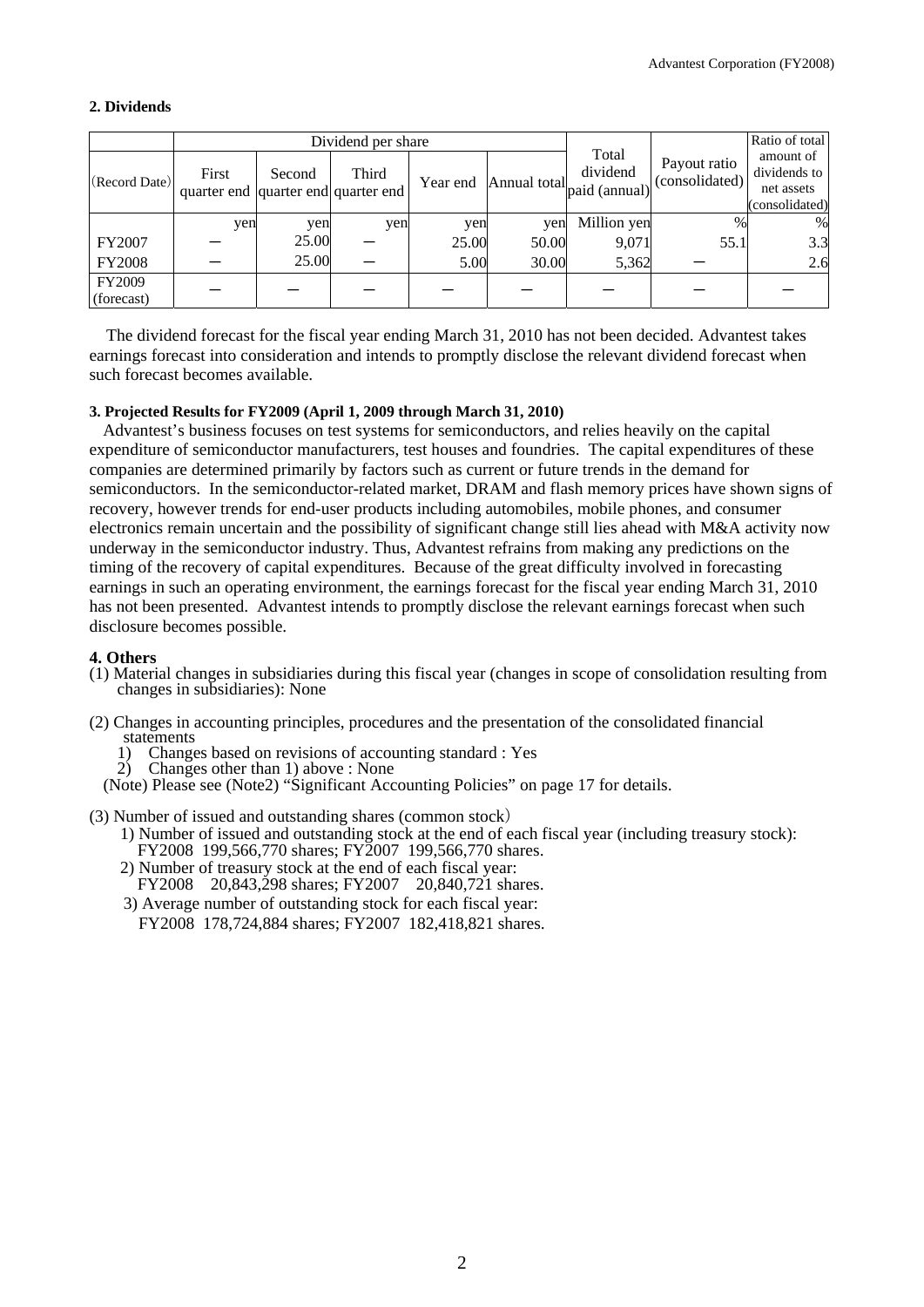## **(Reference) Selected Non-Consolidated Financial Data**

(Prepared in accordance with JAPAN GAAP)

#### **1. Non-consolidated Results of FY2008 (April 1, 2008 through March 31, 2009)**

(1) Non-Consolidated Financial Results

| (% changes as compared with the previous fiscal year) |             |                          |                         |                          |                                      |                          |                   |                          |
|-------------------------------------------------------|-------------|--------------------------|-------------------------|--------------------------|--------------------------------------|--------------------------|-------------------|--------------------------|
|                                                       | Net sales   |                          | Operating income (loss) |                          | Income (loss) before income<br>taxes |                          | Net income (loss) |                          |
|                                                       | Million yen | % increase<br>(decrease) | Million yen             | % increase<br>(decrease) | Million yen                          | % increase<br>(decrease) | Million yen       | % increase<br>(decrease) |
| <b>FY2008</b>                                         | 53,124      | (64.0)                   | (36, 027)               |                          | (39, 807)                            |                          | (68,066)          |                          |
| FY2007                                                | 147,686     | (25.3)                   | 8.802                   | (78.8)                   | 38.759                               | (11.2)                   | 32.438            | 10.2                     |

|               | Net income (loss) per<br>share - basic | Net income (loss) per<br>share - diluted |
|---------------|----------------------------------------|------------------------------------------|
|               | Yen                                    | Yen                                      |
| <b>FY2008</b> | (380.84)                               |                                          |
| FY2007        | 177.82                                 | 177.68                                   |

(2) Non-consolidated Financial Position

|               | Total assets | Net assets  | Equity-to-assets ratio | Net assets<br>per share |
|---------------|--------------|-------------|------------------------|-------------------------|
|               | Million yen  | Million yen | $\%$                   | Yen                     |
| <b>FY2008</b> | 157,884      | 132,022     | 81.7                   | 721.48                  |
| FY2007        | 247,145      | 209,264     | 83.4                   | 1,153.40                |

(Reference) Total equity : FY2008 (Y) 128,945 million; FY2007 (Y) 206,142 million.

#### **Explanation on the Appropriate Use of Future Earnings Projections and Other Special Instructions**

This document contains "forward-looking statements" that are based on Advantest's current expectations, estimates and projections. These forward-looking statements are subject to known and unknown risks, uncertainties and other factors that may cause Advantest's actual results, levels of activity, performance or achievements to be materially different from those expressed or implied by such forward-looking statements. These factors include: (i) changes in demand for the products and services produced and offered by Advantest's customers, including semiconductors, communications services and electronic goods; (ii) circumstances relating to Advantest's investment in technology, including its ability to timely develop products that meet the changing needs of semiconductor manufacturers and communications network equipment and components makers and service providers; (iii) significant changes in the competitive environment in the major markets where Advantest purchases materials, components and supplies for the production of its products or where its products are produced, distributed or sold; and (iv) changes in economic conditions, currency exchange rates or political stability in the major markets where Advantest procures materials, components and supplies for the production of its principal products or where its products are produced, distributed or sold. A discussion of these and other factors which may affect Advantest's actual results, levels of activity, performance or achievements is contained in the "Operating and Financial Review", "Key Information - Risk Factors" and "Information on the Company" sections and elsewhere in Advantest's annual report on Form 20-F, which is on file with the United States Securities and Exchange Commission.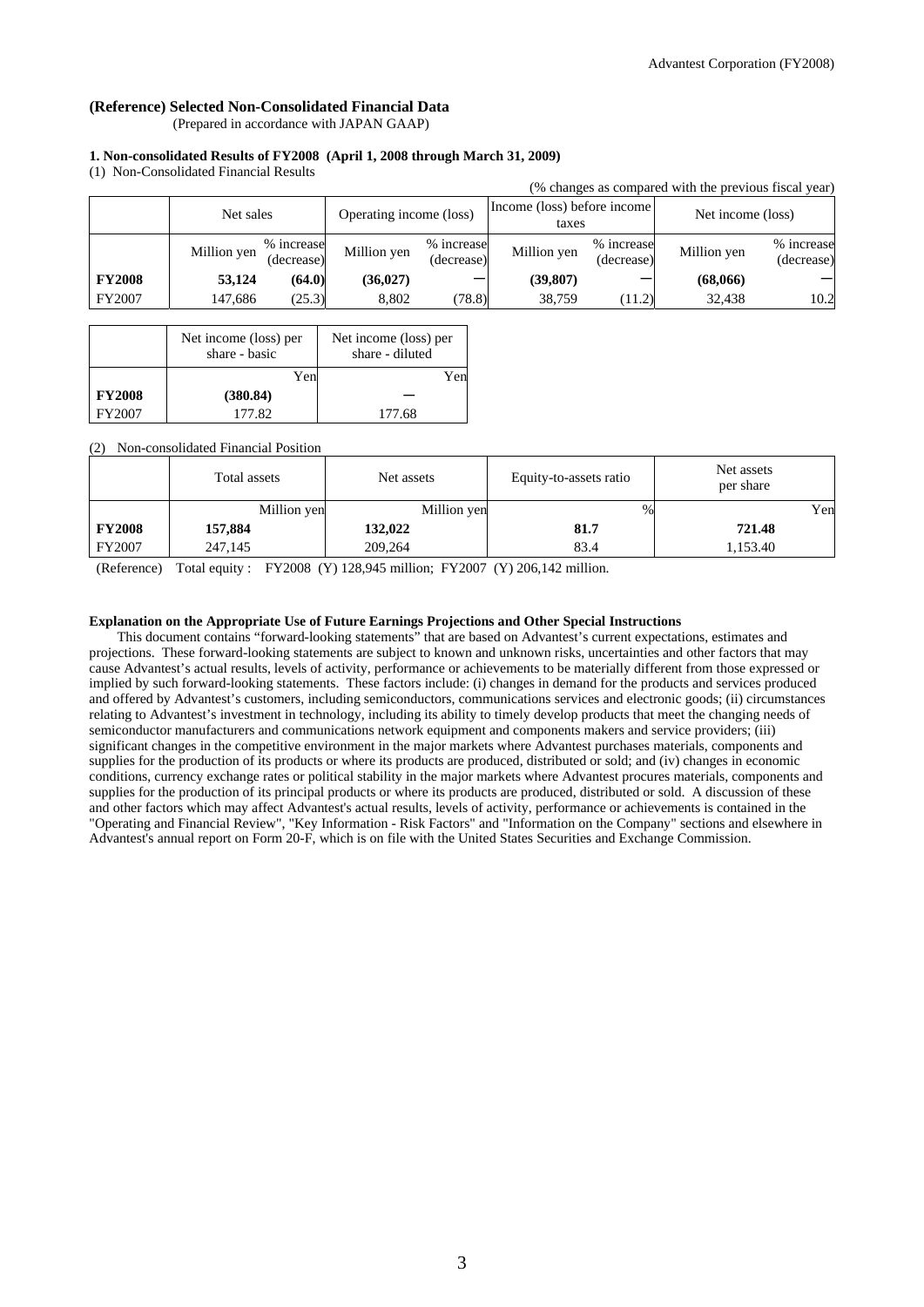### 1. Business Results

### (1) Analysis of Business Results

1) Consolidated Financial Results of FY2008 (April 1, 2008 through March 31, 2009)

|                                                                                             | FY2007 | <b>FY2008</b> | As compared to<br>the previous<br>fiscal year<br>Increase (decrease) |
|---------------------------------------------------------------------------------------------|--------|---------------|----------------------------------------------------------------------|
| Orders input received                                                                       | 162.2  | 50.1          | (69.1%)                                                              |
| Net sales                                                                                   | 182.8  | 76.7          | $(58.1\%)$                                                           |
| Operating income (loss)                                                                     | 22.7   | (49.5)        |                                                                      |
| Income (loss) before income taxes<br>and equity in earnings (loss) of<br>affiliated company | 23.5   | (52.8)        |                                                                      |
| Net income (loss)                                                                           | 16.6   | (74.9)        |                                                                      |

(in billion yen)

In the fiscal year ended March 31, 2009, the global economy saw a continued deceleration during the first half of the fiscal year due to the widening of the sub-prime loan crisis in the U.S., and the collapse of leading US investment bank Lehman Brothers in September 2008 triggered further rapid deterioration in the global economy.

In the semiconductor-related market, although excess inventory and price pressures persisted since last fiscal year, many hoped at the beginning of this fiscal year that desktop high performance PC replacements and Vista adoption, as well as demand for home electronics ahead of the Beijing Olympics, would drive an upturn in the market. However, demand fell short of expectations, and semiconductor manufacturers continued to take a cautious stance on capital expenditures, prolonging Advantest's extremely difficult business environment.

Furthermore, ripple effects of the financial crisis in the U.S. spread to Europe and to emerging markets in Southeast Asia and elsewhere, which had previously been healthy. Decreasing demand for end-user products reinforced the defensive stance of semiconductor manufacturers, many of whom implemented production cuts and froze or postponed their capital expenditure programs starting from the second fiscal half.

In response to these dramatic environmental shifts, Advantest actively trimmed costs throughout the fiscal year, and also implemented emergency measures to improve profitability in November 2008. These measures include reduction of fixed costs such as, workforce cuts, and reduced compensation for executives and managers. However, the business climate continued to deteriorate once entering 2009 and Advantest responded with follow-on measures by reviewing underperforming product lines, acceptance of voluntary retirement from full-time employees and among others, aiming for further workforce optimization as its planned structural reforms.

However, orders input received and net sales declined steeply compared to the previous fiscal year, causing Advantest to recognize inventory valuation losses of (Y) 8.7 billion, restructuring costs of (Y) 5.1 billion, impairment loss on property, plant, and equipment of (Y) 13.8 billion and a valuation allowance on deferred tax assets of (Y) 45.1 billion.

Accordingly, orders input received decreased by 69.1% from the previous fiscal year to (Y) 50.1 billion, net sales decreased by 58.1% from the previous fiscal year to (Y) 76.7 billion, operating loss was (Y) 49.5 billion, loss before income taxes and equity in loss of affiliated company was (Y) 52.8 billion, and net loss was (Y) 74.9 billion. Furthermore, Advantest's overseas sales ratio fell to 67.7%, compared to 69.3% in the previous fiscal year.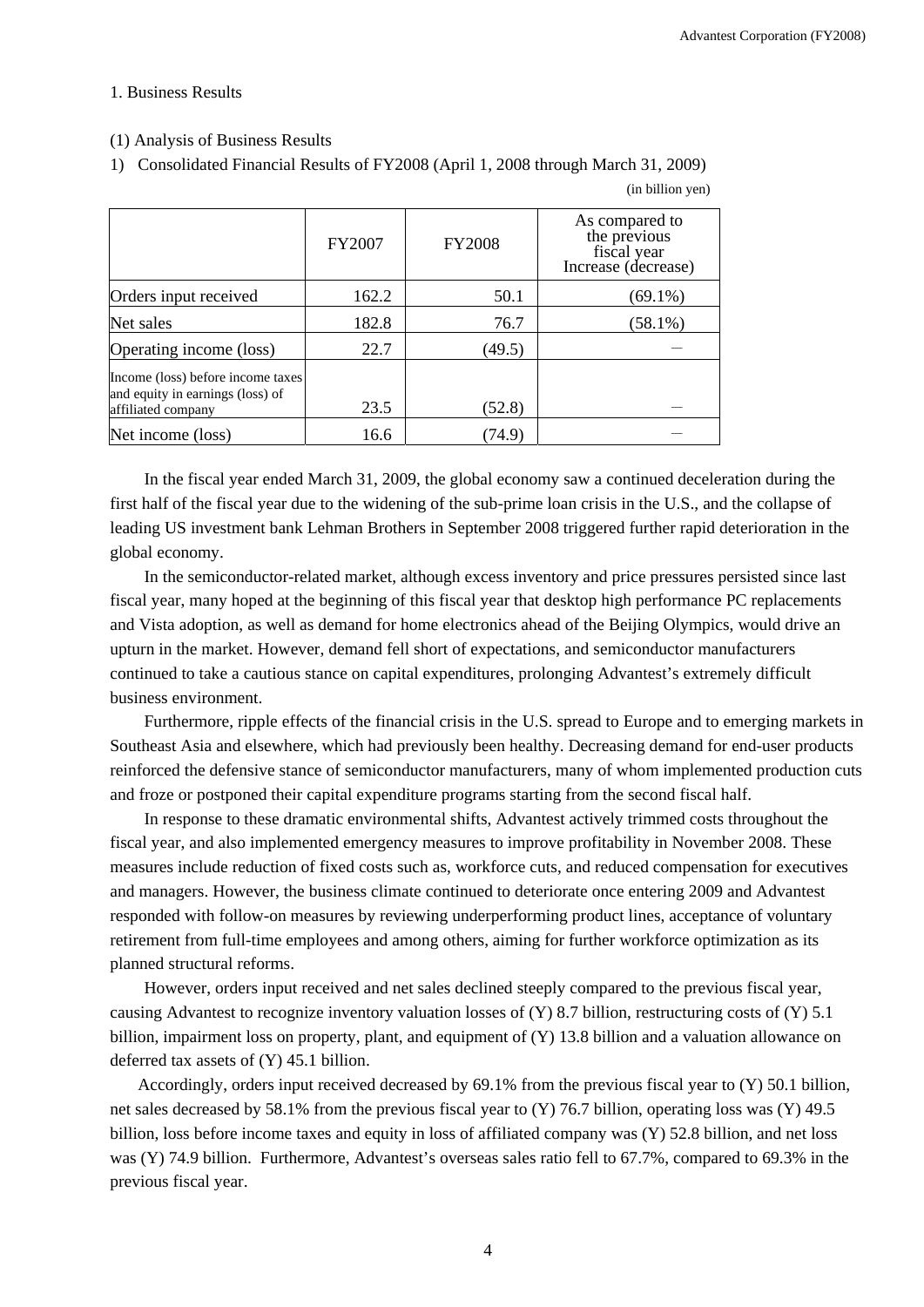Conditions of business by segment are described below.

|                         |        |               | (in billion yen)                                                     |
|-------------------------|--------|---------------|----------------------------------------------------------------------|
|                         | FY2007 | <b>FY2008</b> | As compared to<br>the previous<br>fiscal year<br>Increase (decrease) |
| Orders input received   | 115.7  | 26.1          | $(77.4\%)$                                                           |
| Net sales               | 131.6  | 49.2          | $(62.6\%)$                                                           |
| Operating income (loss) | 23.3   | (28.9)        |                                                                      |

<Semiconductor and Component Test System Segment>

In the Semiconductor and Component Test Systems segment, the semiconductor downturn combined with global economic fears sharply curbed major manufacturers' appetite for capital expenditures. Accordingly, Advantest's results for both memory and non-memory test systems remained weak.

In the memory arena, the much-anticipated transition to DDR3-DRAM semiconductors for highperformance computers was delayed, while oversupply continued to hold down prices of DDR2-DRAM, and semiconductor manufacturers restrained investment in DRAM test systems. Demand for flash memory semiconductors were also weak caused by oversupply, and in addition, falling sales of mobile phones placed pressure on prices, causing capital expenditures in flash memory test systems to remain weak.

In the non-memory sector, strong sales of notebooks and other mobile PCs were recorded in the first half of the fiscal year, and semiconductor manufacturers in related fields showed signs of renewing their capital expenditures to increase production. However, the demand associated with the Beijing Olympics fell short of expectations and a recovery in capital expenditures did not occur. Moreover, the worldwide decline in consumer confidence suppressed demand for products using semiconductors, leading to a continued weak demand in test systems for consumer, automotive, and LCD driver ICs.

As a result of the above, orders input received in the Semiconductor and Component Test System segment was (Y) 26.1 billion, a 77.4% decrease in comparison to the previous fiscal year. Net sales were (Y) 49.2 billion, 62.6% decrease in comparison to the previous fiscal year, and operating loss was (Y) 28.9 billion.

(in billion yen)

FY2007 FY2008 As compared to the previous fiscal year Increase (decrease) Orders input received  $30.3$  9.1 (69.9%) Net sales 14.4 (58.8%) Operating income (loss)  $\vert$  3.3 (11.9)

<Mechatronics System Segment>

The weak results for memory and non-memory test systems also weakened demand for test handlers and device interface products, which are used together with test systems. In particular, the downturn in the DRAM market produced a dramatic decline in demand for back-end test handlers.

As a result of the above, orders input received in the Mechatronics System segment was (Y) 9.1 billion (a 69.9% decrease in comparison to the previous fiscal year). Net sales were (Y) 14.4 billion (a 58.8% decrease in comparison to the previous fiscal year) and operating loss was (Y) 11.9 billion.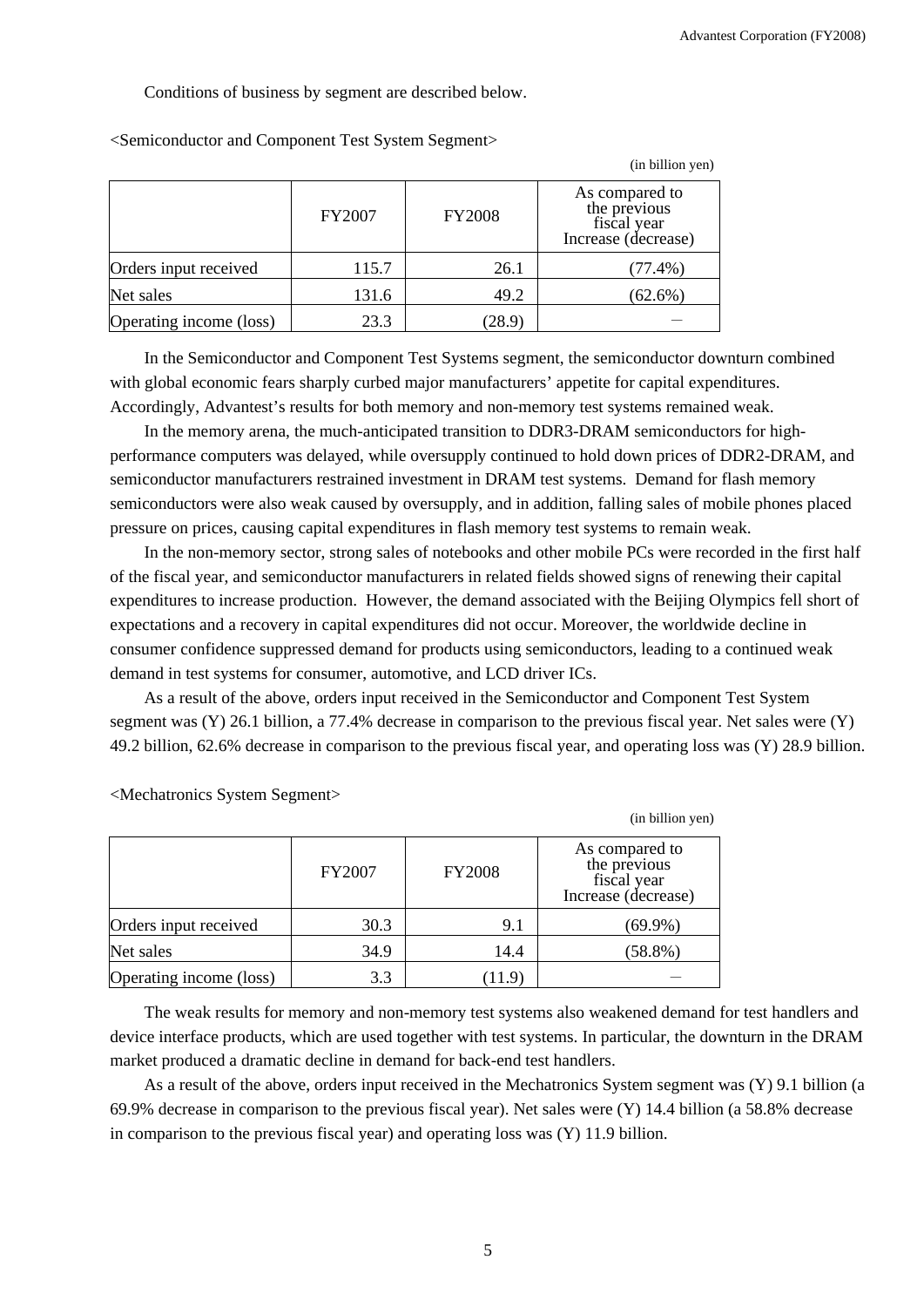## <Services, Support and Others Segment>

|                         | <b>FY2007</b> | <b>FY2008</b> | As compared to<br>the previous<br>fiscal year<br>Increase (decrease) |
|-------------------------|---------------|---------------|----------------------------------------------------------------------|
| Orders input received   | 19.3          | 15.6          | $(19.1\%)$                                                           |
| Net sales               | 19.3          | 15.8          | $(18.2\%)$                                                           |
| Operating income (loss) | 3.2           | -1.1          |                                                                      |

(in billion yen)

Owing to a decline in demand for maintenance services, and reflecting the weak performance of the semiconductor market, resulting from the depressed semiconductor related market, orders input received in the Services, Support and Other segment was (Y) 15.6 billion, a 19.1% decline in comparison to the previous fiscal year. Net sales were (Y) 15.8 billion (a 18.2% decrease in comparison to the previous fiscal year) and operating loss was (Y) 1.1 billion.

### 2) Prospects for the Upcoming Fiscal Year

Despite economic and employment stimulus packages recently announced by many countries to counter the global economic slowdown, the timing of the recovery remains uncertain and visibility is still limited.

In the semiconductor-related market, DRAM and flash memory prices have shown signs of recovery, however trends in demand for end-user products including automobiles, mobile phones, and consumer electronics remain uncertain and the possibility of significant change still lies ahead with M&A activity now underway in the semiconductor industry. Thus, Advantest refrains from making any predictions on the timing of the recovery of capital expenditures.

In this operating environment, Advantest will focus on deriving efficiency gains in its research and development and manufacturing processes by consolidating subsidiaries, reduction of fixed costs through the consolidation and sale of business offices and other facilities, improvement of the productivity of in-house processes, reinforcement of the Advantest Group's sales structure, and development of in new products and entry into new businesses.

## (2) Financial Condition

#### 1) Assets, Liabilities and Net Assets

Total assets at the end of FY2008 was (Y) 202.1 billion, a decrease of (Y) 96.6 billion compared to the previous fiscal year, due primarily to a decrease of (Y) 41.9 billion in cash and cash equivalents, a decrease of (Y) 19.7 billion in trade receivables, a decrease of (Y) 18.5 billion in deferred tax assets and an increase of (Y) 25.1 billion in short-term investments. The amount of total liabilities was (Y) 38.4 billion, a decrease of  $(Y)$  6.1 billion compared to the end of the previous fiscal year, due primarily to a decrease of  $(Y)$  7.0 billion in trade accounts payable. Shareholders' equity was (Y) 163.6 billion. Equity to assets ratio was 81.0%, a decrease of 4.1 percentage point compared to the previous fiscal year.

### 2) Cash Flow Condition

Cash and cash equivalents held at the end of FY2008 were (Y) 105.5 billion, a decrease of (Y) 41.9 billion from previous fiscal year.

Significant cash flows during this fiscal year and their causes are described below.

Net cash provided by operating activities was (Y) 2.4 billion. This amount was primarily attributable to a decrease of (Y) 19.3 billion in trade receivables, a decrease of (Y) 17.8 billion in inventories and an adjustment of noncash items such as depreciation and amortization, despite the net loss being (Y) 74.9 billion.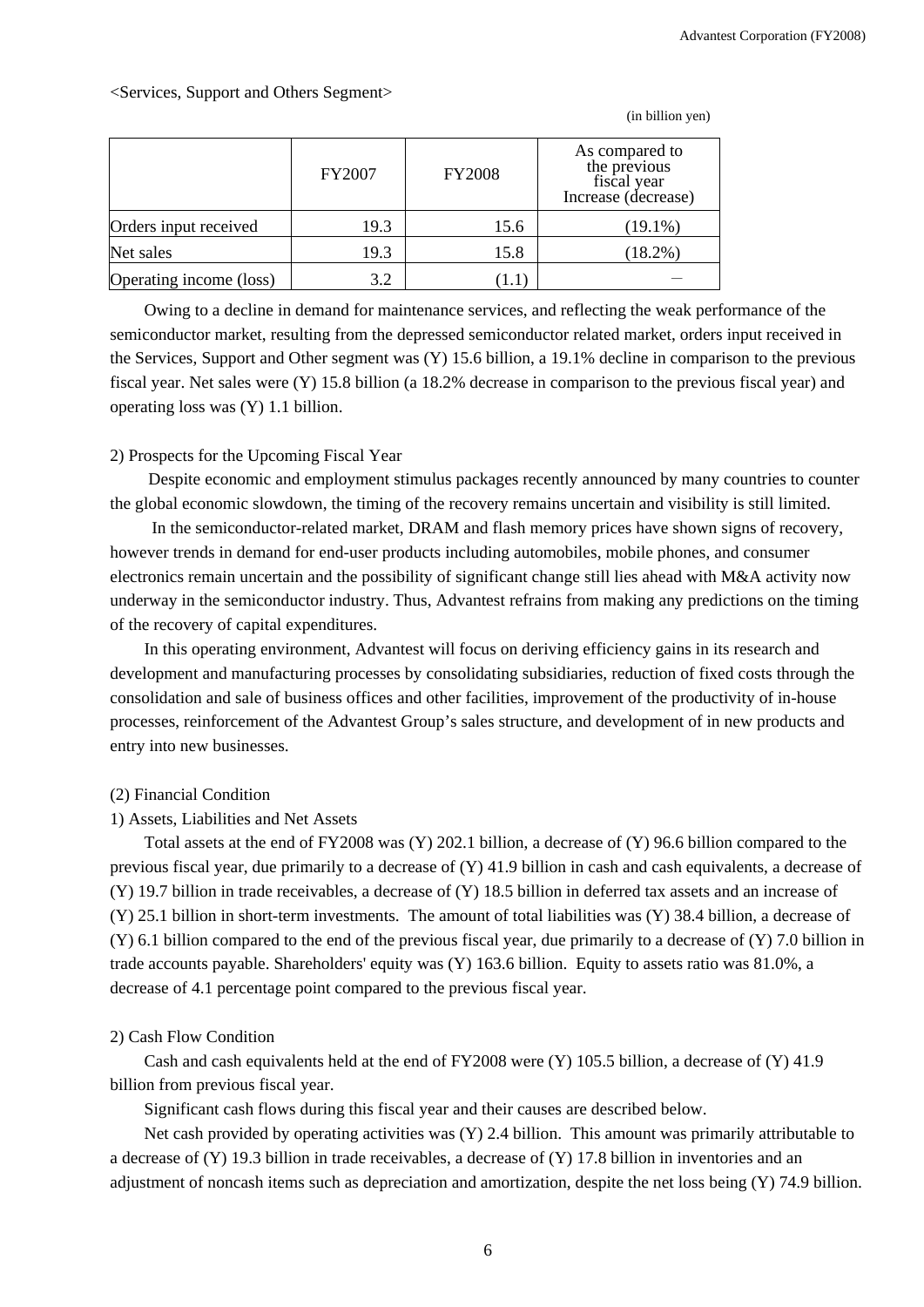Net cash used in investing activities was (Y) 32.5 billion. This amount was primarily attributable to expenditures in short-term investments in the amount of (Y) 26.2 billion and purchases of property, plant and equipment in the amount of (Y) 4.9 billion.

Net cash used in financing activities was (Y) 8.9 billion. This amount was primarily attributable to dividend payments.

|                                                              | <b>FY2004</b> | <b>FY2005</b> | <b>FY2006</b> | FY2007  | <b>FY2008</b> |
|--------------------------------------------------------------|---------------|---------------|---------------|---------|---------------|
| Stockholders' equity ratio (%)                               | 69.7          | 73.5          | 80.5          | 85.1    | 81.0          |
| Stockholders' equity ratio based on market<br>prices $(\% )$ | 256.0         | 373.3         | 267.9         | 154.7   | 129.2         |
| Debt to annual cash flow ratio $(\%)$                        | 22.2          | 0.1           | 0.1           | 0.0     | 0.2           |
| Interest coverage ratio (times)                              | 202.1         | 148.5         | 3,094.7       | 1,839.4 | 195.9         |

The following table illustrates the historical movements of certain cash flow indexes:

Stockholders' equity ratio: stockholders' equity / total assets

Stockholders' equity ratio based on market prices: market capitalization / total assets

Debt to annual cash flow ratio: interest-bearing liabilities / operating cash flows

Interest coverage ratio: operating cash flows / interest payments

(Notes) 1. These indexes are calculated using U.S. GAAP figures.

- 2. Market capitalization is calculated based on issued and outstanding shares excluding treasury stock.
- 3. Operating cash flows are the cash flows provided by operating activities on the consolidated statements of cash flows.
- 4. Interest-bearing liabilities include all liabilities on the consolidated balance sheets that incur interest.

(3) Basic Policy on Distribution of Profits and Distribution for FY2008 and Distribution Forecast for FY2009

Based on the premise that long-term and continued growth in corporate value is fundamental to the creation of shareholder value, Advantest deems the consistent distribution of profits to be the most important management priority. Accordingly, Advantest engages in active distribution of profits based on consolidated business performance.

With respect to the distribution of retained earnings, Advantest makes payout decisions after taking into consideration consolidated business performance, financial conditions, as well as the need for strategic investment for mid-to-long-term business development. While aiming to make consistent distributions, because of the fluctuation of the market in which it operates, Advantest makes dividend payouts following a target payout ratio of 20% or more.

Retained earnings are devoted to research and development, streamlining efforts, overseas expansion, investments in new businesses and resources for M&A activities, with an aim to strengthen Advantest's business position and enhance its corporate value.

In order to maintain capital strategies responsive to changes in the operating environment, Advantest will repurchase its own shares from time to time through taking into account factors such as trends in stock price, capital efficiency and cash flow.

In this fiscal year, Advantest decided, pursuant to the above profit distribution policy, to distribute a year end dividend of (Y) 5 consistent with the revised forecast announced on February 25, 2009, with a payment date of June 2, 2009. Since Advantest paid an interim dividend of (Y) 25 on December 1, 2008, the total dividend per share for the fiscal year will be (Y) 30.

Advantest has elected not to publish a dividend forecast for fiscal 2009 at this time, due to the Company's view that its results will take time to recover, as explicated in the prospects section above. Payout decisions will take future results into consideration and will be announced when they are available.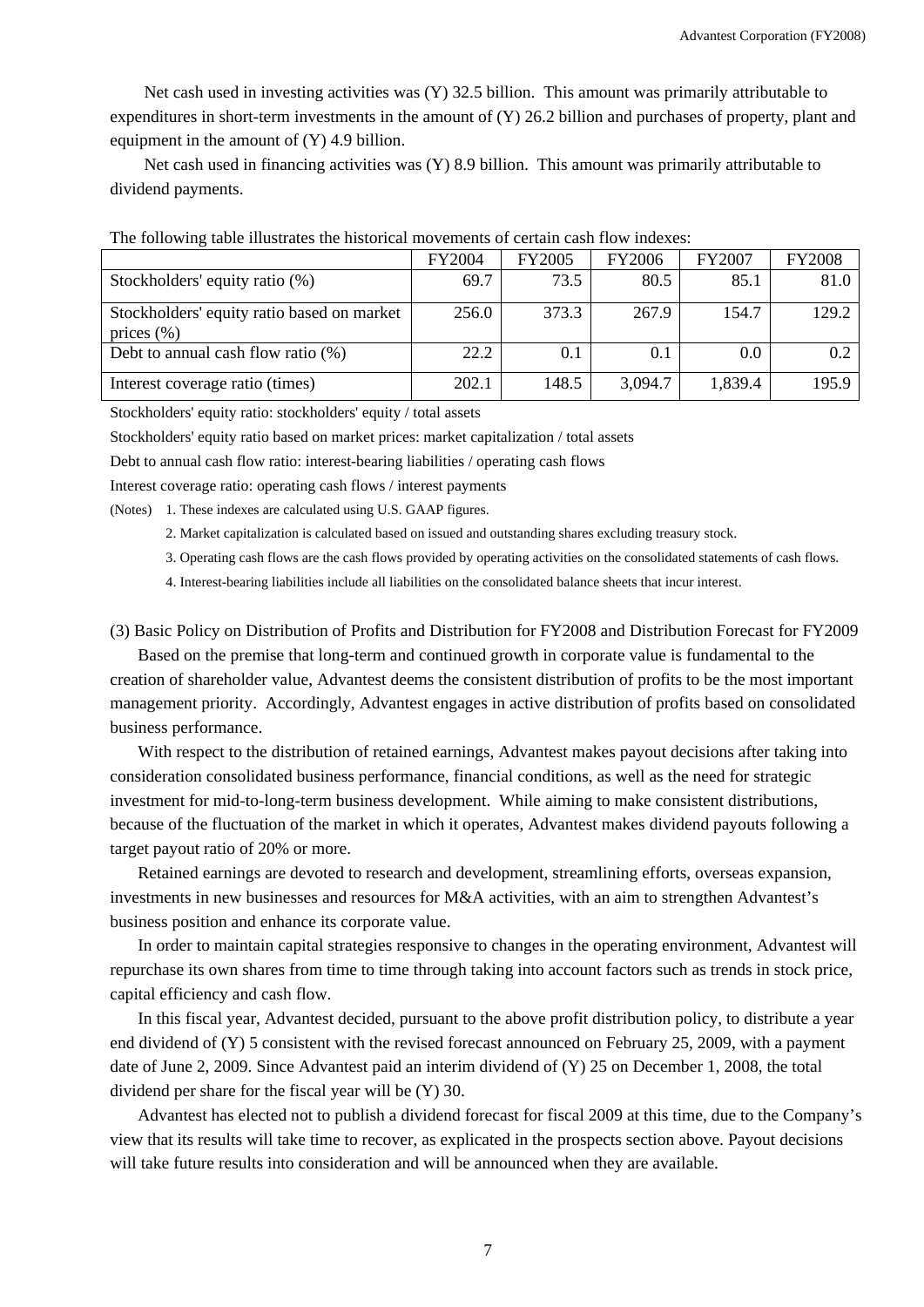## 2. Organization of the Advantest Group

The following diagram shows the business relationships among the major affiliated companies of the Advantest Group.



There are 13 other consolidated subsidiaries and 1 equity method affiliate in addition to those mentioned in the above diagram.

Consolidated subsidiaries (22 domestic; 17 overseas; 39 total) Equity method affiliate (1 domestic)

 $\overline{\phantom{a}}$ :Main flow of products and services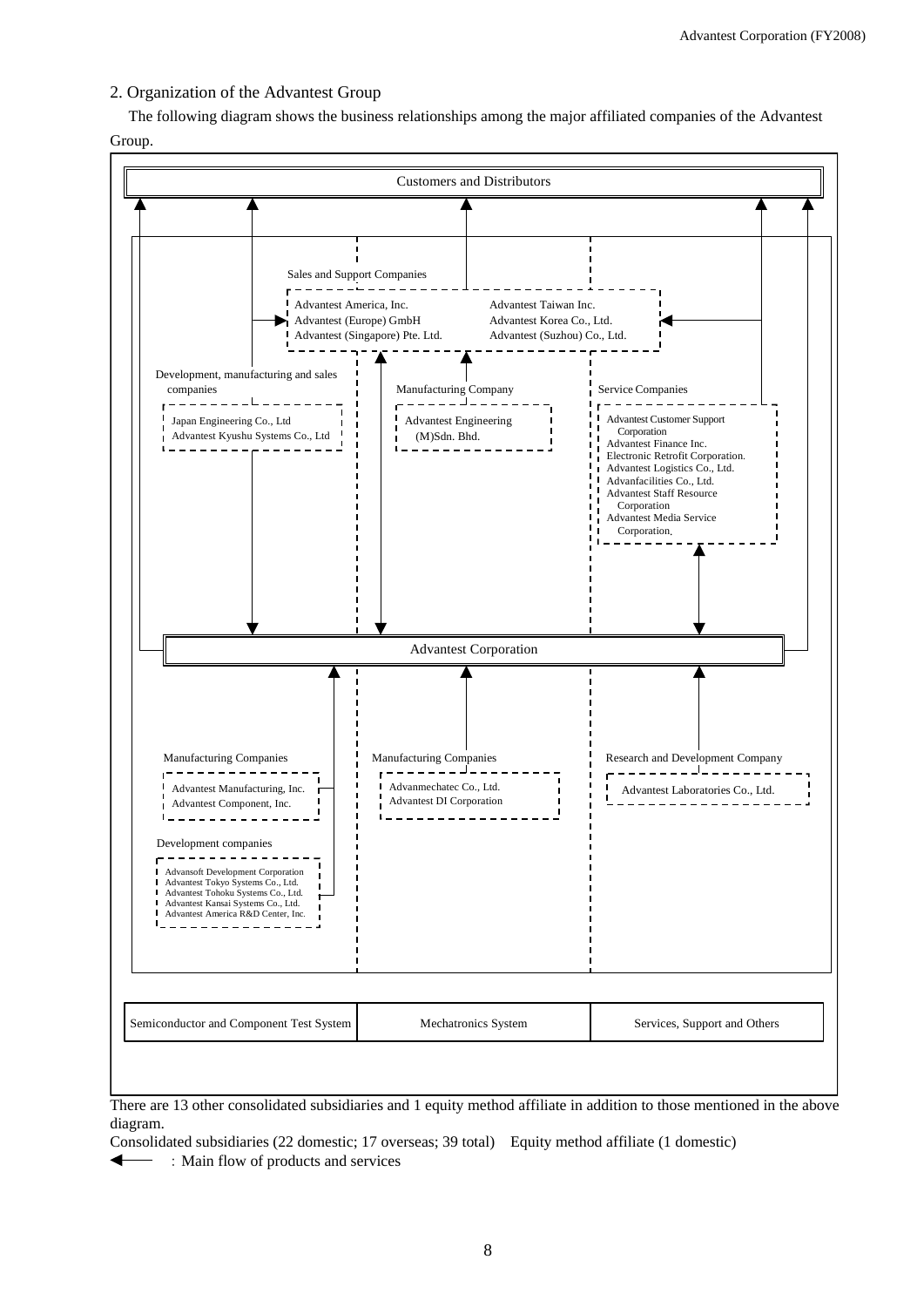#### 3. Management Policy

### (1) Advantest's Basic Management Policy

Advantest has established a corporate vision of "Technology Support on the Leading Edge", and its corporate mission of "Quest for the Essence". Guided by these principles, Advantest respects each of its stakeholders, strives to maintain harmony with society, and aims for the sustained development of the Company and the improvement of corporate value while contributing to the goal of a sustainable society.

### (2) Target Financial Index

Advantest applies the "AVA" (Advantest Value Added), a financial index incorporating the concept of EVA®(Economic Value Added) \*, as a significant management indicator, along with profit margin, ROE and cash flows. Specifically, Advantest will set the minimum return-on-investment ratio ("hurdle rate") for evaluating AVA at 8% and a mid-term target at 12% or more with an aim to further enhance corporate value and shareholder value.

\*"EVA $^{\circ}$ " is a registered trademark of Stern Stewart & Co.

### (3) Mid-and-Long-term Business Strategy and Issues to be Addressed

While maintaining "Measurements" as our core competence in mid-and-long term, Advantest intends to improve its corporate value by establishing a management and financial structure that responds timely to changes in the global market, and by aiming to increase market share by introducing fine products that will inspire the market demands of the next generation. To achieve these objectives, Advantest promotes to further strengthen its product development operations and improve production efficiency by focusing on certain businesses, while strengthening its overseas operations and support system in the U.S., Europe and Asia.

Confronting deepening capital spending cuts by semiconductor manufacturers and the likely prolongation of Advantest's weakened operating environment, the Company has announced the following plans for structural reforms to strengthen management practices, workforce optimization targeted to reinforce management structure, the merger of four manufacturing subsidiaries into one, the merger likewise of four software subsidiaries into one, ongoing review of underperforming business segments, exploration of and investment into new businesses, payroll cost reductions, and the consolidation and sale of facilities.

Through "Activate 21," a corporate initiative launched in October 2005, Advantest has pursued greater efficiency, cost savings, and financial health from a global perspective. The initiative concluded in March 2009, with positive results including productivity improvements from the just-in-time ("JIT") production system, inventory optimization, and standardization of design specifications leading to enhanced research and development efficiency. The Company's new corporate initiative, starting from fiscal 2009, will incorporate detailed measures and goals after the structural reforms that Advantest is currently carrying out.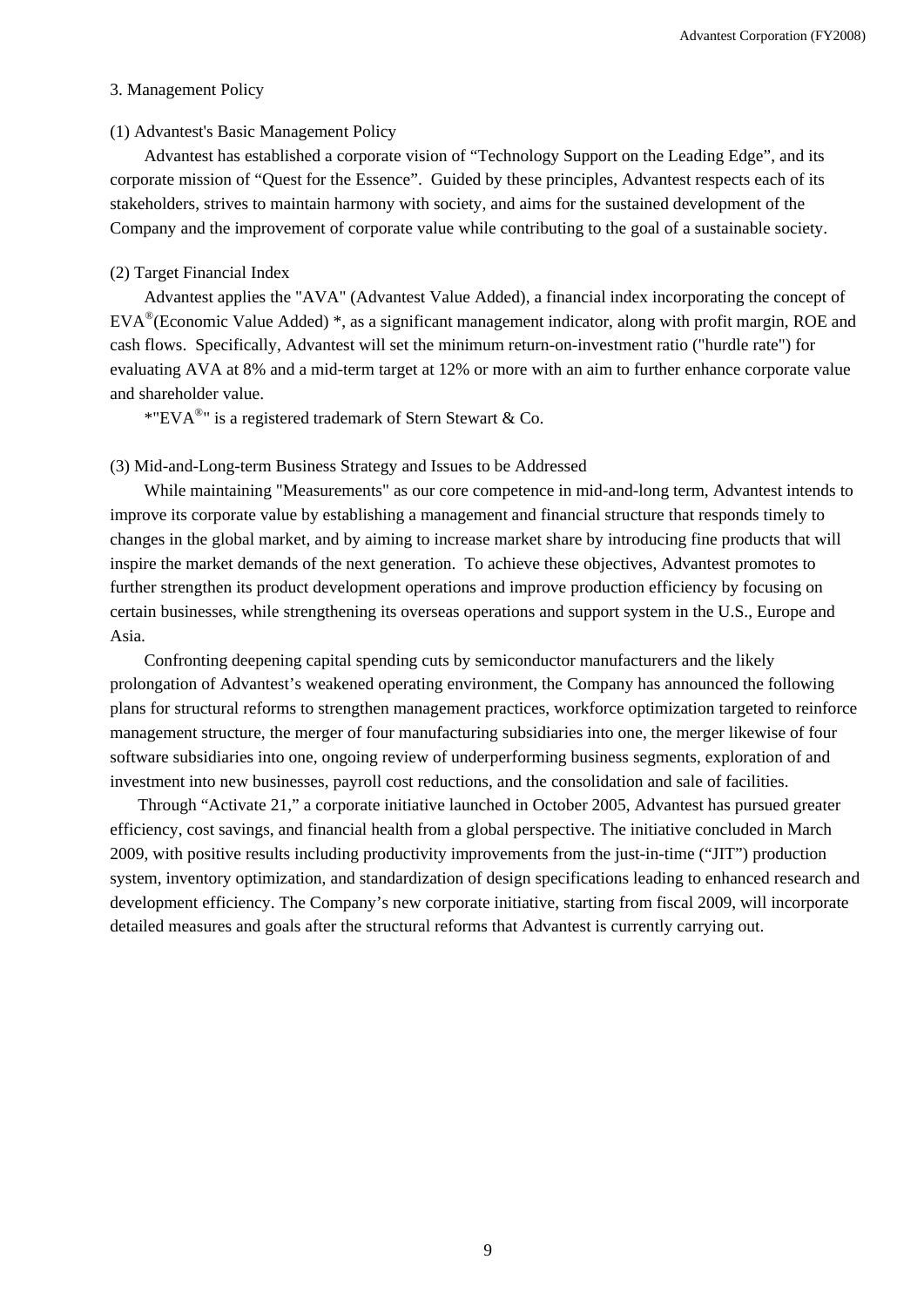# 4. Consolidated Financial Statements and Other Information

## (1)Consolidated Balance Sheets (Unaudited)

|                                    |   | Yen (Millions)        |                       |  |  |  |
|------------------------------------|---|-----------------------|-----------------------|--|--|--|
| Assets                             |   | <b>March 31, 2008</b> | <b>March 31, 2009</b> |  |  |  |
|                                    |   |                       |                       |  |  |  |
| Current assets:                    |   |                       |                       |  |  |  |
| Cash and cash equivalents          | ¥ | 147,348               | 105,455               |  |  |  |
| Short-term investments             |   |                       | 25,114                |  |  |  |
| Trade receivables, net             |   | 30,124                | 10,415                |  |  |  |
| Inventories                        |   | 26,823                | 9,737                 |  |  |  |
| Deferred tax assets                |   | 12,678                | 653                   |  |  |  |
| Other current assets               |   | 6,474                 | 5,933                 |  |  |  |
| Total current assets               |   | 223,447               | 157,307               |  |  |  |
| Investment securities              |   | 9,754                 | 6,679                 |  |  |  |
| Property, plant and equipment, net |   | 50,765                | 33,974                |  |  |  |
| Deferred tax assets                |   | 6,488                 | 30                    |  |  |  |
| Intangible assets, net             |   | 3,476                 | 1,470                 |  |  |  |
| Other assets                       |   | 4,754                 | 2,599                 |  |  |  |
| Total assets                       | ¥ | 298,684               | 202,059               |  |  |  |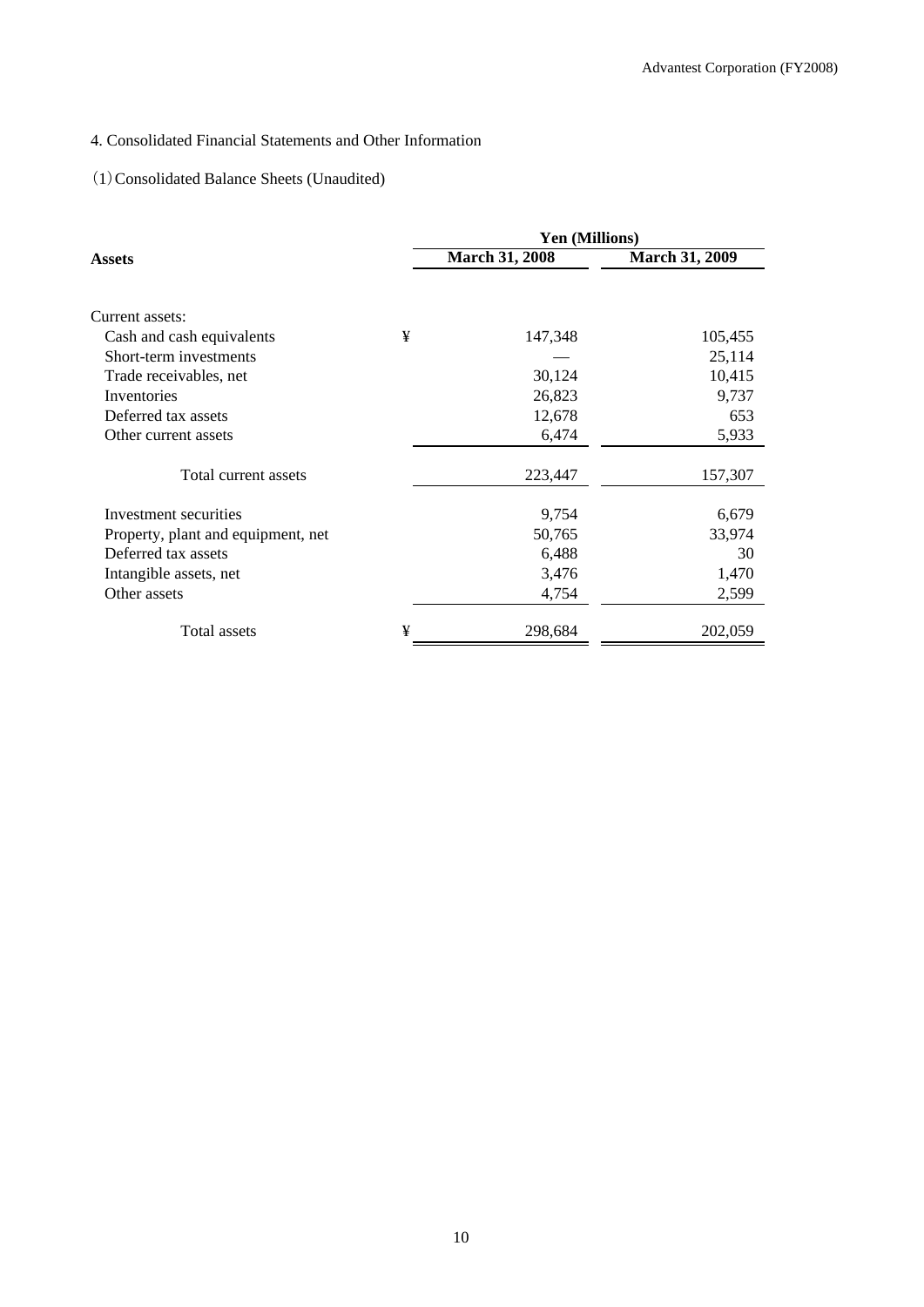|                                                 | Yen (Millions)        |                       |  |  |  |
|-------------------------------------------------|-----------------------|-----------------------|--|--|--|
| <b>Liabilities and Stockholders' Equity</b>     | <b>March 31, 2008</b> | <b>March 31, 2009</b> |  |  |  |
| Current liabilities:                            |                       |                       |  |  |  |
| Trade accounts payable                          | 11,765                | 4,767                 |  |  |  |
| Other accounts payable                          | 2,458                 | 6,409                 |  |  |  |
| Accrued expenses                                | 10,940                | 6,043                 |  |  |  |
| Accrued warranty expenses                       | 3,143                 | 2,811                 |  |  |  |
| Other current liabilities                       | 3,389                 | 1,507                 |  |  |  |
| Total current liabilities                       | 31,695                | 21,537                |  |  |  |
| Accrued pension and severance cost              | 10,711                | 13,996                |  |  |  |
| Other liabilities                               | 2,094                 | 2,910                 |  |  |  |
| <b>Total liabilities</b>                        | 44,500                | 38,443                |  |  |  |
| Commitments and contingent liabilities          |                       |                       |  |  |  |
| Stockholders' equity:                           |                       |                       |  |  |  |
| Common stock                                    | 32,363                | 32,363                |  |  |  |
| Capital surplus                                 | 40,072                | 40,320                |  |  |  |
| Retained earnings                               | 278,689               | 194,848               |  |  |  |
| Accumulated other comprehensive income (loss)   | (7,615)               | (14, 587)             |  |  |  |
| Treasury stock                                  | (89, 325)             | (89, 328)             |  |  |  |
| Total stockholders' equity                      | 254,184               | 163,616               |  |  |  |
| Total liabilities and stockholders' equity<br>¥ | 298,684               | 202,059               |  |  |  |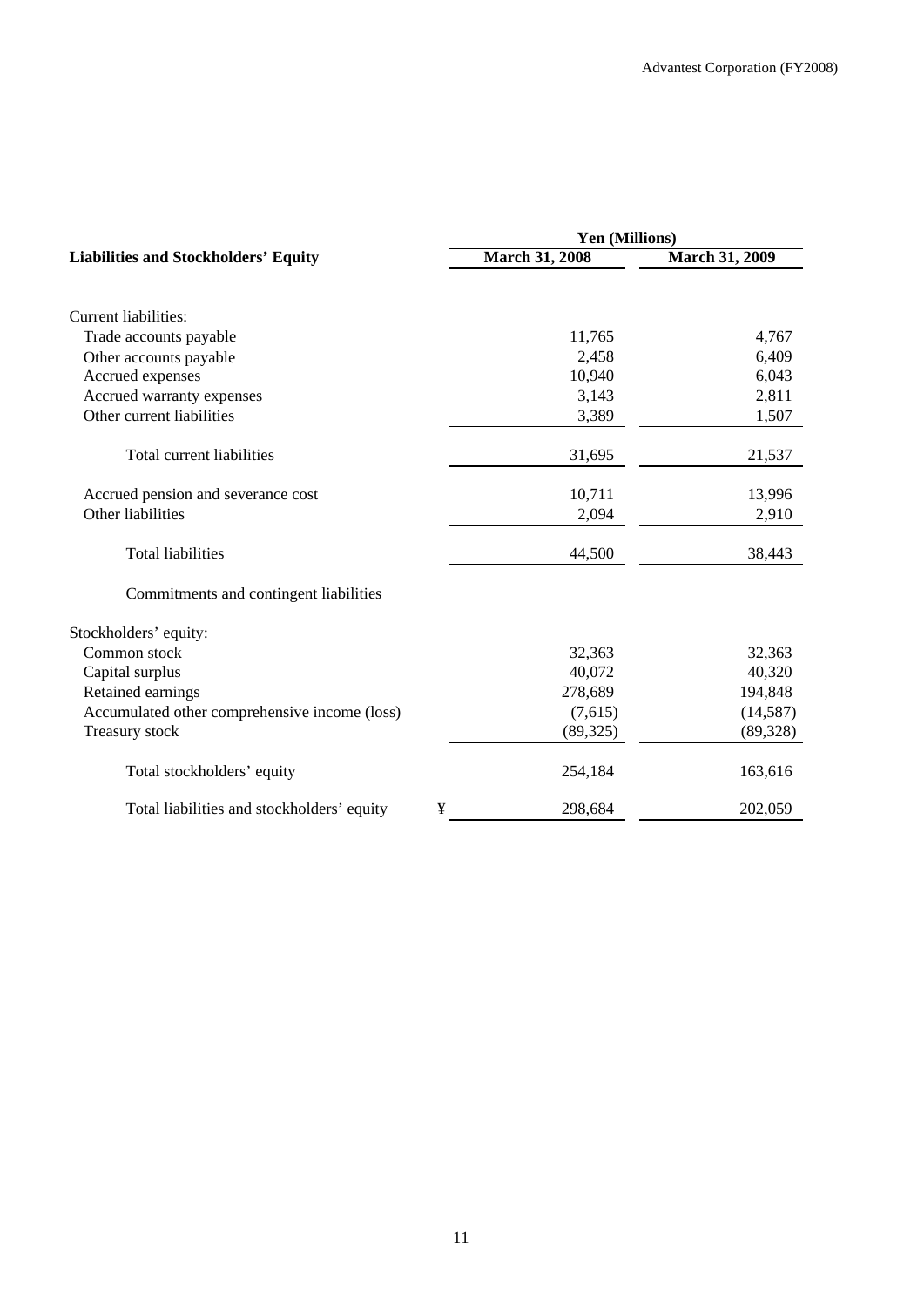# (2)Consolidated Statements of Operations (Unaudited)

|                                                 |   | Yen (Millions)                             |                                            |  |  |
|-------------------------------------------------|---|--------------------------------------------|--------------------------------------------|--|--|
|                                                 |   | <b>Year ended</b><br><b>March 31, 2008</b> | <b>Year ended</b><br><b>March 31, 2009</b> |  |  |
| Net sales                                       | ¥ | 182,767                                    | 76,652                                     |  |  |
| Cost of sales                                   |   | 88,837                                     | 56,837                                     |  |  |
| Gross profit                                    |   | 93,930                                     | 19,815                                     |  |  |
| Research and development expenses               |   | 30,507                                     | 23,713                                     |  |  |
| Selling, general and administrative expenses    |   | 40,707                                     | 31,771                                     |  |  |
| Restructuring and impairment charges            |   |                                            | 13,788                                     |  |  |
| Operating income (loss)                         |   | 22,716                                     | (49, 457)                                  |  |  |
| Other income (expense):                         |   |                                            |                                            |  |  |
| Interest and dividends income                   |   | 3,799                                      | 2,157                                      |  |  |
| Interest expense                                |   | (12)                                       | (11)                                       |  |  |
| Impairment losses on investment securities      |   | (1, 331)                                   | (3,510)                                    |  |  |
| Other, net                                      |   | (1,639)                                    | (1,940)                                    |  |  |
| Total other income (expense)                    |   | 817                                        | (3,304)                                    |  |  |
| Income (loss) before income taxes and equity    |   |                                            |                                            |  |  |
| in earnings (loss) of affiliated company        |   | 23,533                                     | (52,761)                                   |  |  |
| Income taxes                                    |   | 6,889                                      | 21,994                                     |  |  |
| Equity in earnings (loss) of affiliated company |   | (94)                                       | (147)                                      |  |  |
| Net income (loss)                               | ¥ | 16,550                                     | (74,902)                                   |  |  |

|                                                         |   | Yen                                        |                                            |  |
|---------------------------------------------------------|---|--------------------------------------------|--------------------------------------------|--|
|                                                         |   | <b>Year ended</b><br><b>March 31, 2008</b> | <b>Year ended</b><br><b>March 31, 2009</b> |  |
| Net income (loss) per share:<br><b>Basic</b><br>Diluted | ¥ | 90.72<br>90.57                             | (419.09)<br>(419.09)                       |  |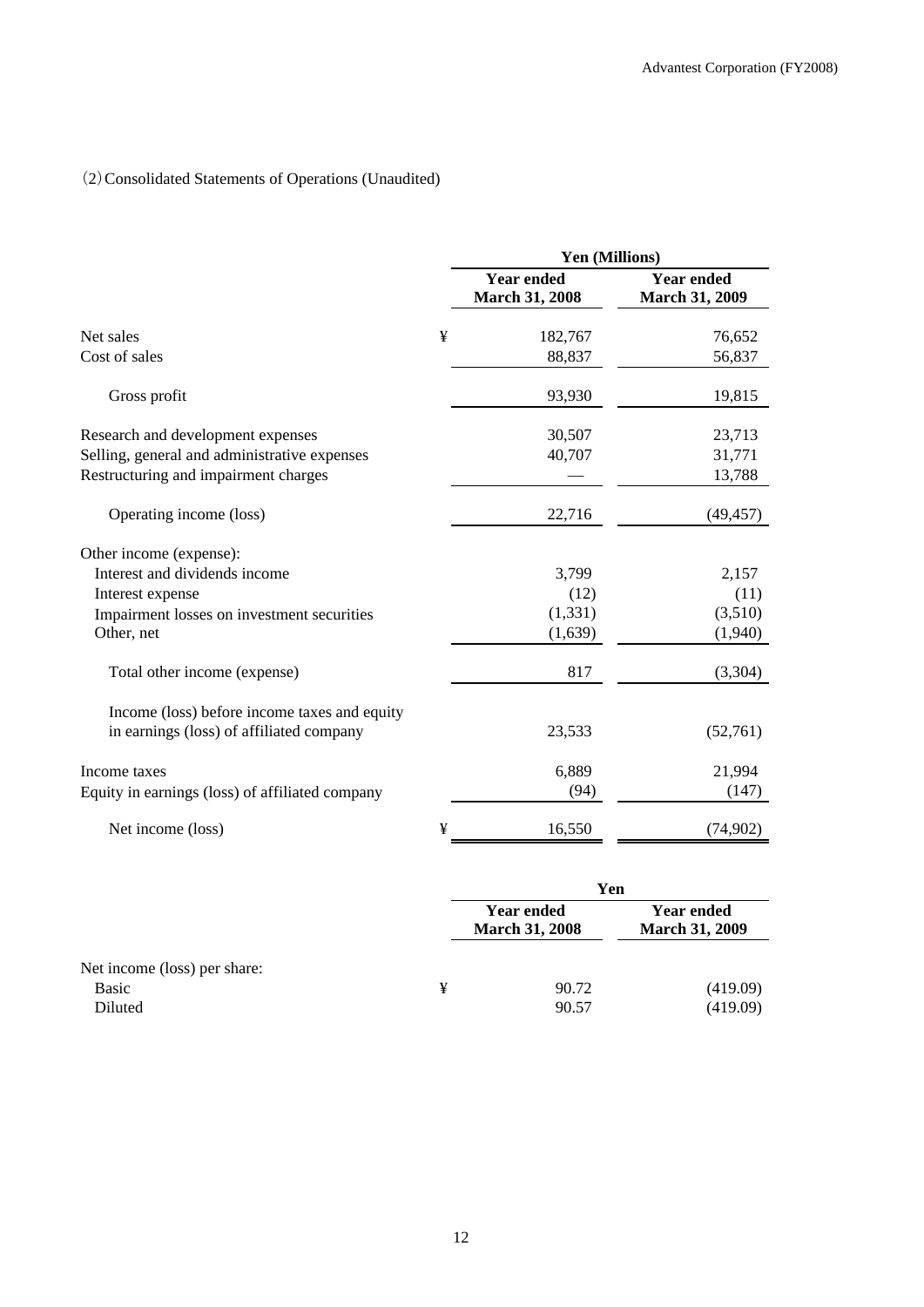$\ddot{\phantom{a}}$ 

 $\mathcal{L}(\mathcal{L})$  and

(3) Consolidated Statements of Stockholders' Equity (Unaudited)

|                                               | Yen (Millions)                             |                                            |  |  |
|-----------------------------------------------|--------------------------------------------|--------------------------------------------|--|--|
|                                               | <b>Year ended</b><br><b>March 31, 2008</b> | <b>Year ended</b><br><b>March 31, 2009</b> |  |  |
| Common stock                                  |                                            |                                            |  |  |
| Balance at beginning of year                  | 32,363                                     | 32,363                                     |  |  |
| Changes in the year                           |                                            |                                            |  |  |
| Total changes in the year                     |                                            |                                            |  |  |
| Balance at end of year                        | 32,363                                     | 32,363                                     |  |  |
| Capital surplus                               |                                            |                                            |  |  |
| Balance at beginning of year                  | 39,256                                     | 40,072                                     |  |  |
| Changes in the year                           |                                            |                                            |  |  |
| Stock option compensation expense             | 858                                        | 248                                        |  |  |
| Exercise of stock option                      | (42)                                       |                                            |  |  |
| Total changes in the year                     | 816                                        | 248                                        |  |  |
| Balance at end of year                        | 40,072                                     | 40,320                                     |  |  |
| Retained earnings                             |                                            |                                            |  |  |
| Balance at beginning of year                  | 273,082                                    | 278,689                                    |  |  |
| Changes in the year                           |                                            |                                            |  |  |
| Net income(loss)                              | 16,550                                     | (74,902)                                   |  |  |
| Cash dividends                                | (10,702)                                   | (8,936)                                    |  |  |
| Sale of treasury stock                        | (241)                                      | (3)                                        |  |  |
| Total changes in the year                     | $\overline{5,607}$                         | (83, 841)                                  |  |  |
| Balance at end of year                        | 278,689                                    | 194,848                                    |  |  |
| Accumulated other comprehensive income (loss) |                                            |                                            |  |  |
| Balance at beginning of year                  | 3,652                                      | (7,615)                                    |  |  |
| Changes in the year                           |                                            |                                            |  |  |
| Other comprehensive income (loss), net of tax | (11,267)                                   | (6,972)                                    |  |  |
| Total changes in the year                     | (11, 267)                                  | (6,972)                                    |  |  |
| Balance at end of year                        | (7,615)                                    | (14, 587)                                  |  |  |
| Treasury stock                                |                                            |                                            |  |  |
| Balance at beginning of year                  | (53, 556)                                  | (89, 325)                                  |  |  |
| Changes in the year                           |                                            |                                            |  |  |
| Exercise of stock option                      | 793                                        |                                            |  |  |
| Repurchase of treasury stock                  | (36, 564)                                  | (7)                                        |  |  |
| Sale of treasury stock                        | 2                                          | 4                                          |  |  |
| Total changes in the year                     | (35,769)                                   | (3)                                        |  |  |
| Balance at end of year                        | (89, 325)                                  | (89, 328)                                  |  |  |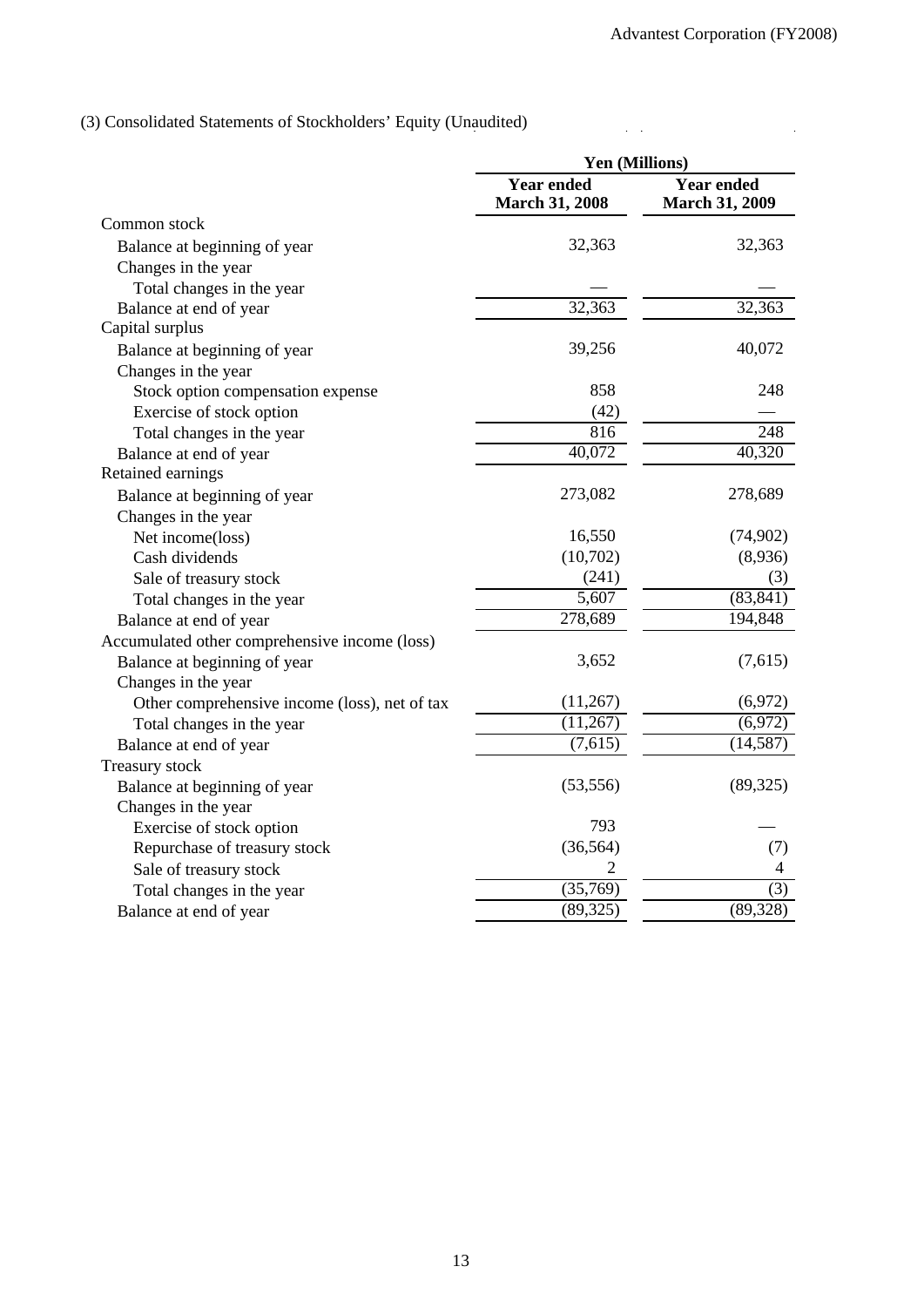$\ddot{\phantom{0}}$ 

 $\frac{1}{2}$  .

|                                               | <b>Yen (Millions)</b>                      |                                            |  |  |
|-----------------------------------------------|--------------------------------------------|--------------------------------------------|--|--|
|                                               | <b>Year ended</b><br><b>March 31, 2008</b> | <b>Year ended</b><br><b>March 31, 2009</b> |  |  |
| Total stockholders' equity                    |                                            |                                            |  |  |
| Balance at beginning of year                  | 294,797                                    | 254,184                                    |  |  |
| Changes in the year                           |                                            |                                            |  |  |
| Net income (loss)                             | 16,550                                     | (74,902)                                   |  |  |
| Other comprehensive income (loss), net of tax | (11,267)                                   | (6,972)                                    |  |  |
| Cash dividends                                | (10,702)                                   | (8,936)                                    |  |  |
| Stock option compensation expense             | 858                                        | 248                                        |  |  |
| Exercise of stock option                      | 751                                        |                                            |  |  |
| Repurchase of treasury stock                  | (36, 564)                                  | (7)                                        |  |  |
| Sale of treasury stock                        | (239)                                      |                                            |  |  |
| Total changes in the year                     | (40, 613)                                  | (90, 568)                                  |  |  |
| Balance at end of year                        | 254,184                                    | 163,616                                    |  |  |

 $\frac{1}{2}$ 

|                                                        | Yen (Millions)                             |                                            |  |  |
|--------------------------------------------------------|--------------------------------------------|--------------------------------------------|--|--|
|                                                        | <b>Year ended</b><br><b>March 31, 2008</b> | <b>Year ended</b><br><b>March 31, 2009</b> |  |  |
| Comprehensive income (loss)                            |                                            |                                            |  |  |
| Net income (loss)                                      | 16,550                                     | (74,902)                                   |  |  |
| Other comprehensive income (loss), net of tax          |                                            |                                            |  |  |
| Foreign currency translation adjustments               | (6, 845)                                   | (1,793)                                    |  |  |
| Net unrealized gains (losses) on investment securities | (2,060)                                    | (244)                                      |  |  |
| Pension related adjustments                            | (2,362)                                    | (4,935)                                    |  |  |
| Total other comprehensive income (loss)                | (11,267)                                   | (6,972)                                    |  |  |
| Comprehensive income (loss) in the year                | 5,283                                      | (81, 874)                                  |  |  |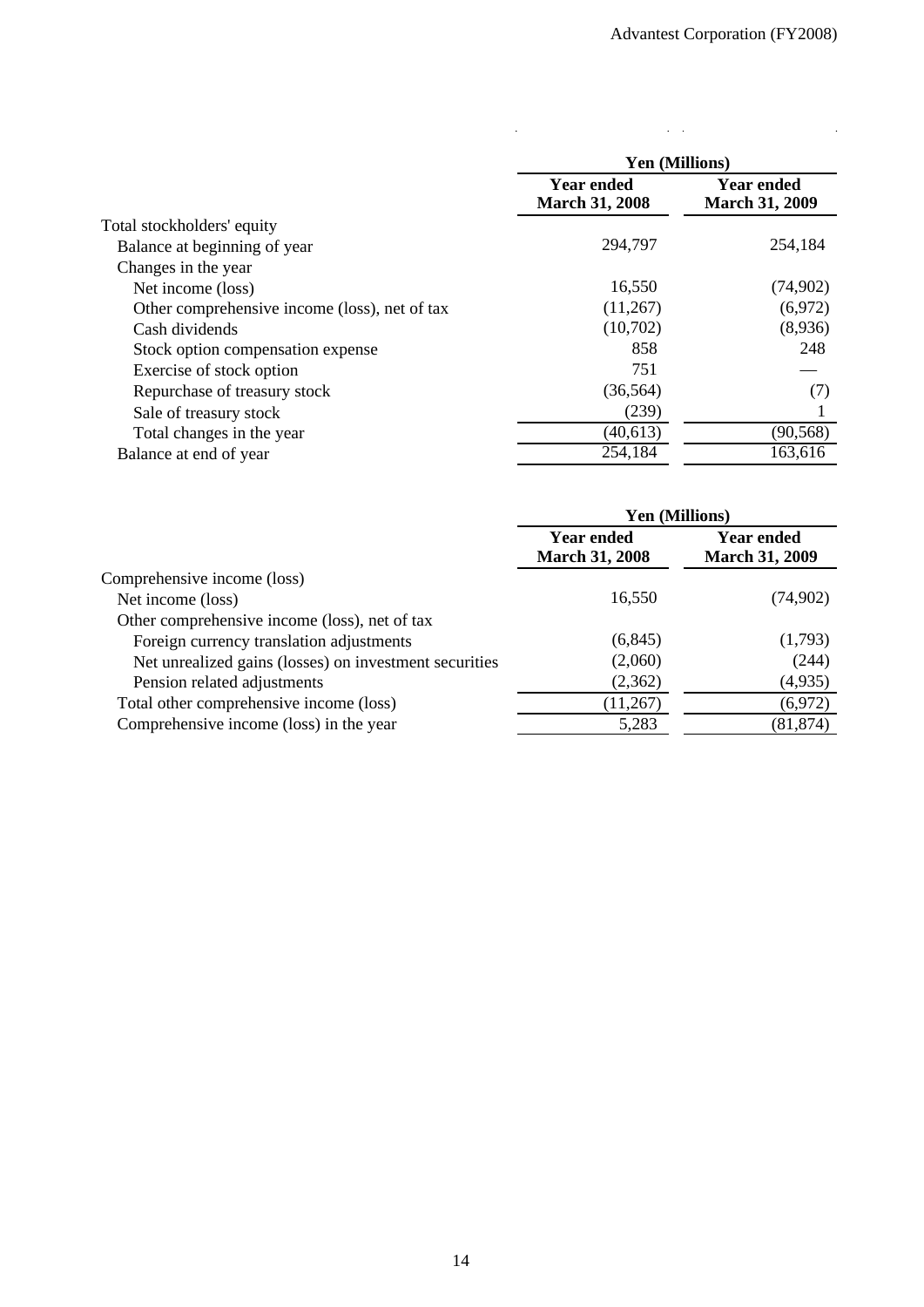# (4)Consolidated Statement of Cash Flows (Unaudited)

|                                                                    | Yen (Millions) |                       |                       |  |
|--------------------------------------------------------------------|----------------|-----------------------|-----------------------|--|
|                                                                    |                | <b>Year ended</b>     | <b>Year ended</b>     |  |
|                                                                    |                | <b>March 31, 2008</b> | <b>March 31, 2009</b> |  |
| Cash flows from operating activities:                              |                |                       |                       |  |
| Net income (loss)                                                  | ¥              | 16,550                | (74,902)              |  |
| Adjustments to reconcile net income (loss) to net cash provided by |                |                       |                       |  |
| operating activities:                                              |                |                       |                       |  |
| Depreciation and amortization                                      |                | 8,836                 | 8,719                 |  |
| Deferred income taxes                                              |                | (4, 449)              | 20,205                |  |
| Stock option compensation expense                                  |                | 858                   | 248                   |  |
| Restructuring and impairment charges                               |                |                       | 18,930                |  |
| Impairment losses on investment securities                         |                | 1,331                 | 3,510                 |  |
| Changes in assets and liabilities:                                 |                |                       |                       |  |
| Trade receivables                                                  |                | 22,666                | 19,323                |  |
| Inventories                                                        |                | 4,877                 | 17,816                |  |
| Trade accounts payable                                             |                | (16, 239)             | (6,879)               |  |
| Income taxes payable                                               |                | (8,657)               | (371)                 |  |
| Accrued expenses                                                   |                | (2,527)               | (4,893)               |  |
| Accrued warranty expenses                                          |                | (986)                 | (617)                 |  |
| Accrued pension and severance cost                                 |                | (1,480)               | (1,605)               |  |
| Other                                                              |                | 3,386                 | 2,873                 |  |
| Net cash provided by operating activities                          |                | 24,166                | 2,357                 |  |
|                                                                    |                |                       |                       |  |
| Cash flows from investing activities:                              |                |                       |                       |  |
| (Increase) decrease in short-term investments                      |                |                       | (26,210)              |  |
| Proceeds from sale of non-marketable investment securities         |                | 56                    | 36                    |  |
| Purchase of available-for-sales securities                         |                | (3,002)               |                       |  |
| Purchase of non-marketable investment securities                   |                | (233)                 | (911)                 |  |
| Investment in equity method investee                               |                | (1,035)               |                       |  |
| Proceeds from sale of property, plant and equipment                |                | 1,015                 | 390                   |  |
| Purchases of intangible assets                                     |                | (1,017)               | (645)                 |  |
| Purchases of property, plant and equipment                         |                | (11,994)              | (4,909)               |  |
| Other                                                              |                | (112)                 | (258)                 |  |
| Net cash used in investing activities                              |                | (16, 322)             | (32,507)              |  |
| Cash flows from financing activities:                              |                |                       |                       |  |
| Principal payments on long-term debt                               |                | (10)                  |                       |  |
| Proceeds from sale of treasury stock                               |                | 508                   | 2                     |  |
| Payments to acquire treasury stock                                 |                | (36, 564)             | (6)                   |  |
| Dividends paid                                                     |                | (10, 695)             | (8,924)               |  |
| Other                                                              |                | (9)                   | (2)                   |  |
| Net cash used in financing activities                              |                | (46,770)              | (8,930)               |  |
| Net effect of exchange rate changes on cash and cash equivalents   |                | (10, 121)             | (2, 813)              |  |
| Net change in cash and cash equivalents                            |                | (49, 047)             | (41, 893)             |  |
| Cash and cash equivalents at beginning of year                     |                | 196,395               | 147,348               |  |
| Cash and cash equivalents at end of year                           | ¥              | 147,348               | 105,455               |  |

(5) Notes on Preconditions to Going Concerns: None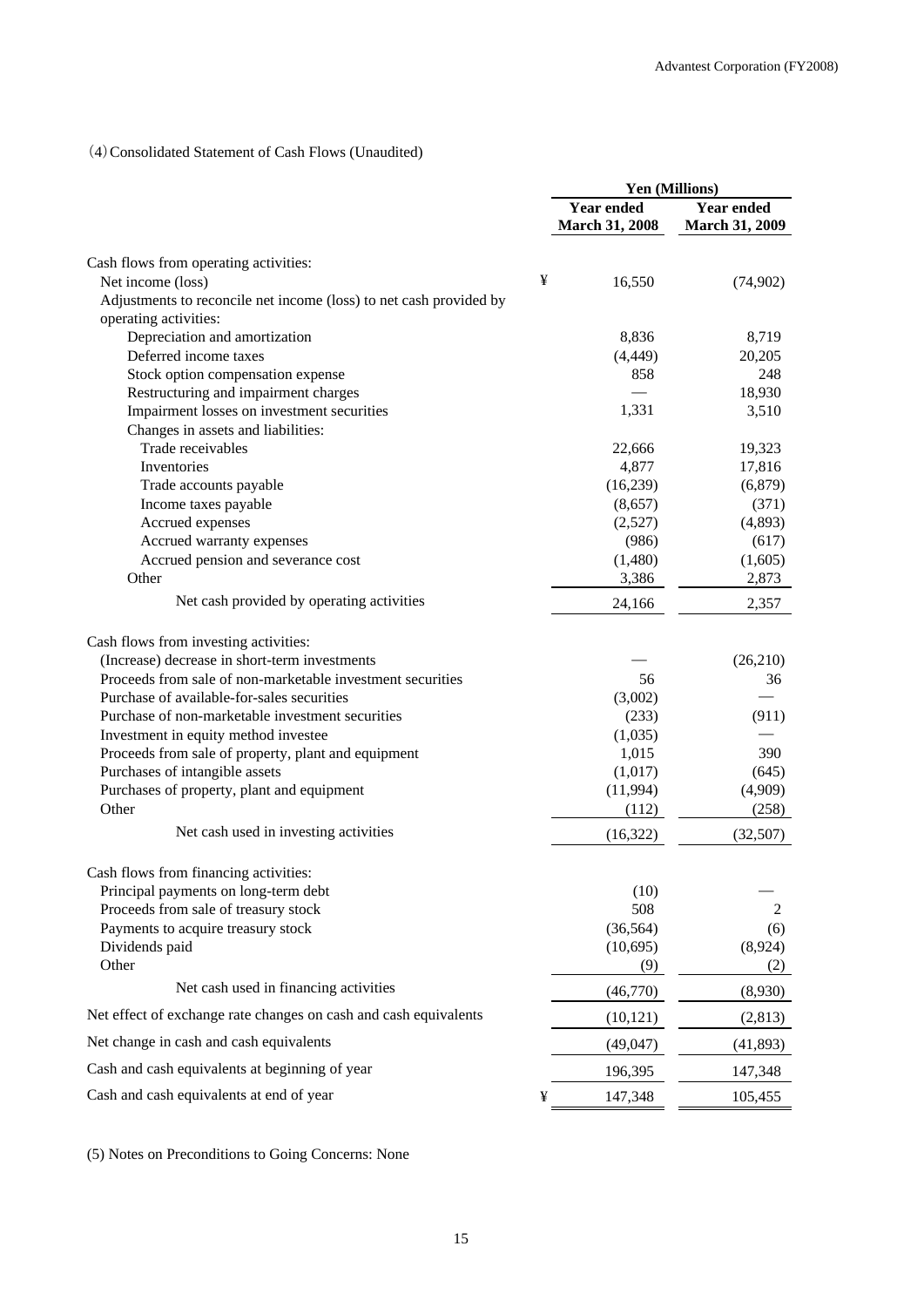(6) Notes to the Consolidated Financial Statements

(Note 1) Accounting Principles, Procedures and the Presentation of the Consolidated Financial Statements

(a) Terminology, Form and Method of Preparation of the Consolidated Financial Statements

Advantest Corporation prepares these consolidated financial statements in accordance with the accounting principles, procedures, terminology, form and method of preparation required in the United States of America in connection with its issuance of American Depository Shares as established under Accounting Research Bulletins ("ARB"), Accounting Principles Board ("APB") statements, Statements of Financial Accounting Standards ("SFAS") and other relevant sources (collectively "U.S. GAAP"). However, Advantest Corporation and its consolidated subsidiaries prepare their unconsolidated financial statements in accordance with accounting principles generally accepted in the country of their domicile. Certain adjustments and reclassifications have been incorporated in the accompanying non-consolidated financial statements to present them in conformity with accounting principles generally accepted in the United States of America.

(b) Preparation of Consolidated Financial Statements and Registration with the U.S. Securities and Exchange Commission

Advantest Corporation became listed on the New York Stock Exchange on September 17, 2001 (local time) by means of an issuance of American Depository Shares, and has been filing a Form 20-F (equivalent to the Annual Securities Report in Japan) with the U.S. Securities and Exchange Commission since FY2001. Advantest prepares the consolidated financial statements in its Form 20-F in accordance with U.S. GAAP.

## (c) Scope of Consolidation and Application of the Equity Method

Advantest's consolidated financial statements include financial statements of Advantest Corporation and its majority-owned subsidiaries. With respect to variable interest entities as provided in the U.S. Financial Accounting Standards Board's Interpretation No. 46 (Revised December 2003) – "Consolidation of Variable Interest Entities", Advantest does not have any such entity to be included in its consolidated financial statements. All significant intercompany balances and transactions have been eliminated in consolidation.

The following table sets forth the number of consolidated subsidiaries and equity method affiliates of Advantest:

|                           | FY 2007<br>(As of March 31, 2008) | <b>FY 2008</b><br>(As of March 31, 2009) | Increase<br>(decrease) |
|---------------------------|-----------------------------------|------------------------------------------|------------------------|
| Domestic                  | 23                                | 22                                       | $\left(1\right)$       |
| Overseas                  |                                   |                                          | $\Omega$               |
| Consolidated subsidiaries | 40                                | 39                                       |                        |
| Equity method affiliates  |                                   |                                          |                        |
| Total                     |                                   | 40                                       |                        |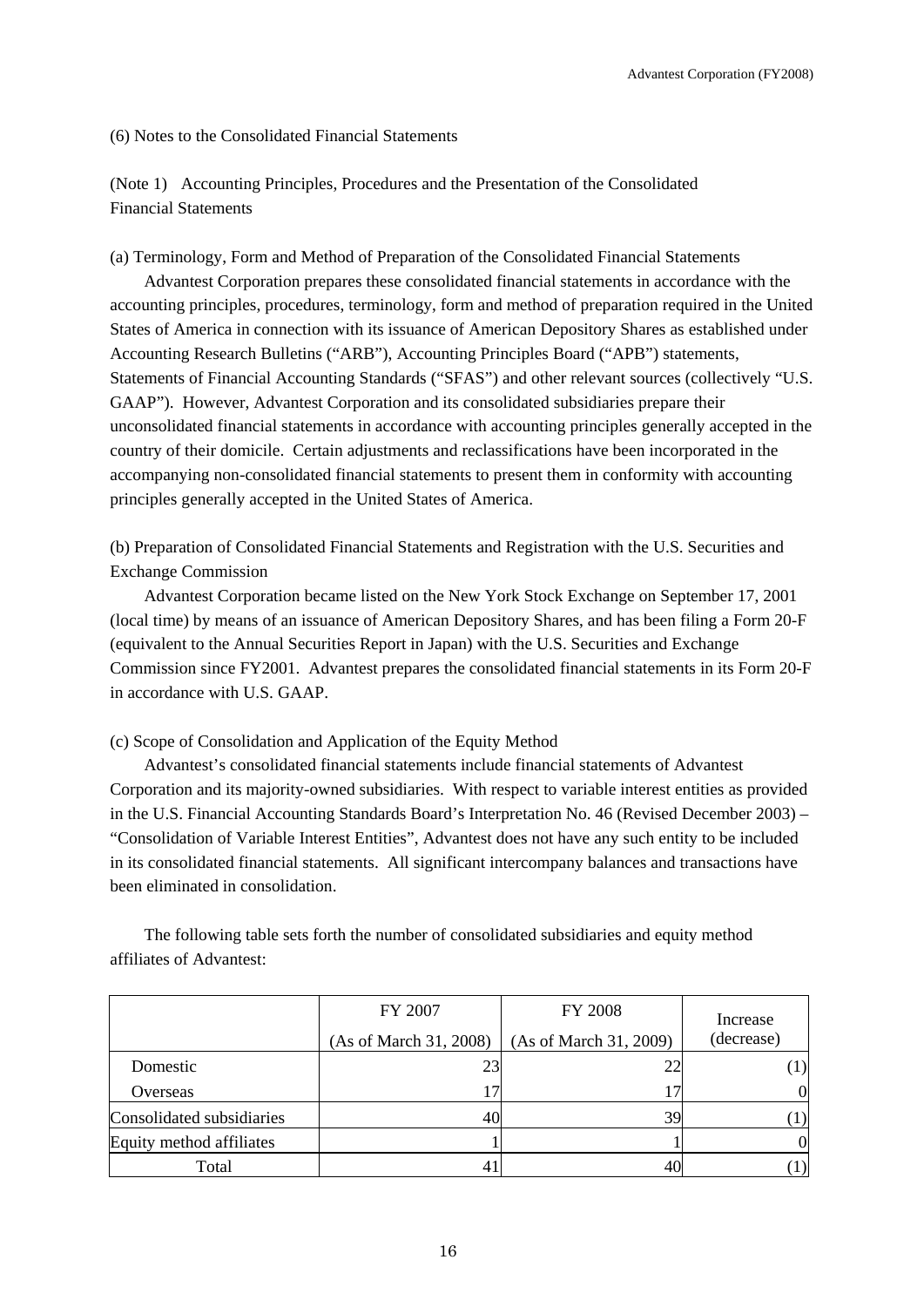Changes in the scope of consolidation:

Excluded (1): Advantest Information Systems, Inc. \* \*Advantest Information Systems, Inc. was merged into Advantest Corporation on August 1, 2008.

### (Note 2) Significant Accounting Policies

## (Accounting Changes)

In September 2006, the Financial Accounting Standards Board ("FASB") issued SFAS No. 157, "Fair Value Measurements" ("SFAS157") which defines fair value, establishes a framework for measuring fair value, and enhances fair value measurement disclosure. SFAS 157 does not expand the use of fair value to any new circumstances, but does require additional disclosures in both annual and quarterly reports. Advantest adopted SFAS 157 and its related amendments for financial assets and liabilities on April 1, 2008. The adoption of SFAS 157 did not have a significant impact on its consolidated results of operations and financial condition. SFAS 157 will be effective for nonfinancial assets and liabilities in financial statements issued for fiscal years beginning after November 15, 2008 and is required to be adopted by Advantest in the first quarter beginning April 1, 2009.

There are no other changes pertaining to accounting policies other than as mentioned above from the fiscal year 2007 Annual Report which was submitted on June 26, 2008.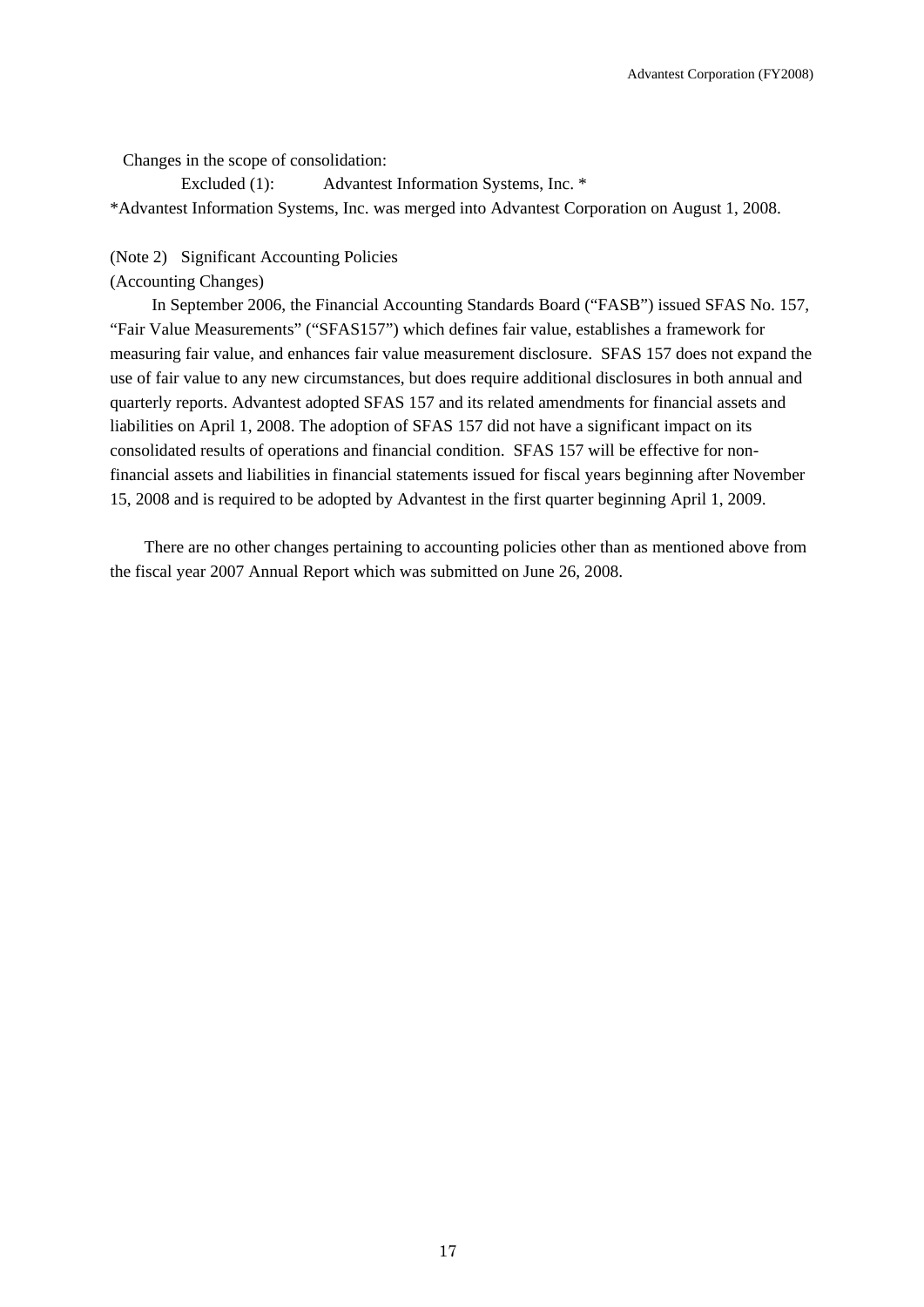### (Note3) Segment Information

### 1. Business Segment Information

|                                                                       | Yen (Millions)<br>Year ended March 31, 2008                                |                                                  |                                    |                                 |         |  |
|-----------------------------------------------------------------------|----------------------------------------------------------------------------|--------------------------------------------------|------------------------------------|---------------------------------|---------|--|
|                                                                       |                                                                            |                                                  |                                    |                                 |         |  |
|                                                                       | Semiconductor<br>and<br>Component<br><b>Test System</b><br><b>Business</b> | <b>Mechatronics</b><br>System<br><b>Business</b> | Services,<br>Support and<br>Others | Elimination<br>and<br>Corporate | Total   |  |
| Net sales to unaffiliated customers                                   | 128,779                                                                    | 34,644                                           | 19,344                             |                                 | 182,767 |  |
| Inter-segment sales                                                   | 2,829                                                                      | 300                                              |                                    | (3,129)                         |         |  |
| Sales                                                                 | 131,608                                                                    | 34,944                                           | 19,344                             | (3,129)                         | 182,767 |  |
| Depreciation and amortization<br>Operating income (loss) before stock | 3,561                                                                      | 1,261                                            | 3,324                              | 690                             | 8,836   |  |
| option compensation expense<br>Adjustment:                            | 23,263                                                                     | 3,266                                            | 3,177                              | (6,132)                         | 23,574  |  |
| Stock option compensation expense                                     |                                                                            |                                                  |                                    |                                 | 858     |  |
| Operating income (loss)                                               |                                                                            |                                                  |                                    |                                 | 22,716  |  |
| Expenditures for additions to long-lived                              |                                                                            |                                                  |                                    |                                 |         |  |
| assets                                                                | 7,814                                                                      | 2,260                                            | 2,749                              | 1,260                           | 14,083  |  |
| Total assets                                                          | 63,570                                                                     | 18,511                                           | 14,493                             | 202,110                         | 298,684 |  |

|                                                                       | Yen (Millions)                                                             |                                           |                                    |                                 |           |  |
|-----------------------------------------------------------------------|----------------------------------------------------------------------------|-------------------------------------------|------------------------------------|---------------------------------|-----------|--|
|                                                                       | Year ended March 31, 2009                                                  |                                           |                                    |                                 |           |  |
|                                                                       | Semiconductor<br>and<br>Component<br><b>Test System</b><br><b>Business</b> | Mechatronics<br>System<br><b>Business</b> | Services.<br>Support and<br>Others | Elimination<br>and<br>Corporate | Total     |  |
| Net sales to unaffiliated customers                                   | 48,629                                                                     | 12,208                                    | 15,815                             |                                 | 76,652    |  |
| Inter-segment sales                                                   | 587                                                                        | 2,180                                     |                                    | (2,767)                         |           |  |
| Sales                                                                 | 49,216                                                                     | 14,388                                    | 15,815                             | (2,767)                         | 76,652    |  |
| Depreciation and amortization<br>Operating income (loss) before stock | 3,893                                                                      | 1,813                                     | 2,668                              | 345                             | 8,719     |  |
| option compensation expense<br>Adjustment:                            | (28,914)                                                                   | (11, 865)                                 | (1,099)                            | (7, 331)                        | (49,209)  |  |
| Stock option compensation expense                                     |                                                                            |                                           |                                    |                                 | 248       |  |
| Operating income (loss)<br>Expenditures for additions to long-lived   |                                                                            |                                           |                                    |                                 | (49, 457) |  |
| assets                                                                | 1,657                                                                      | 1,249                                     | 1,606                              | 96                              | 4,608     |  |
| Total assets                                                          | 29,449                                                                     | 11,017                                    | 10,773                             | 150,820                         | 202,059   |  |

(Notes)

1. Adjustments to operating income (loss) in Corporate principally represent corporate general and administrative expenses and research and development expenses related to fundamental research activities that are not allocated to operating segments.

2. Advantest uses the operating income (loss) before stock option compensation expense for management's analysis of business segment results.

3. Total assets included in Corporate primarily consist of cash and cash equivalents assets for general corporate use and assets used for fundamental research activities, which are not allocated to reportable segments.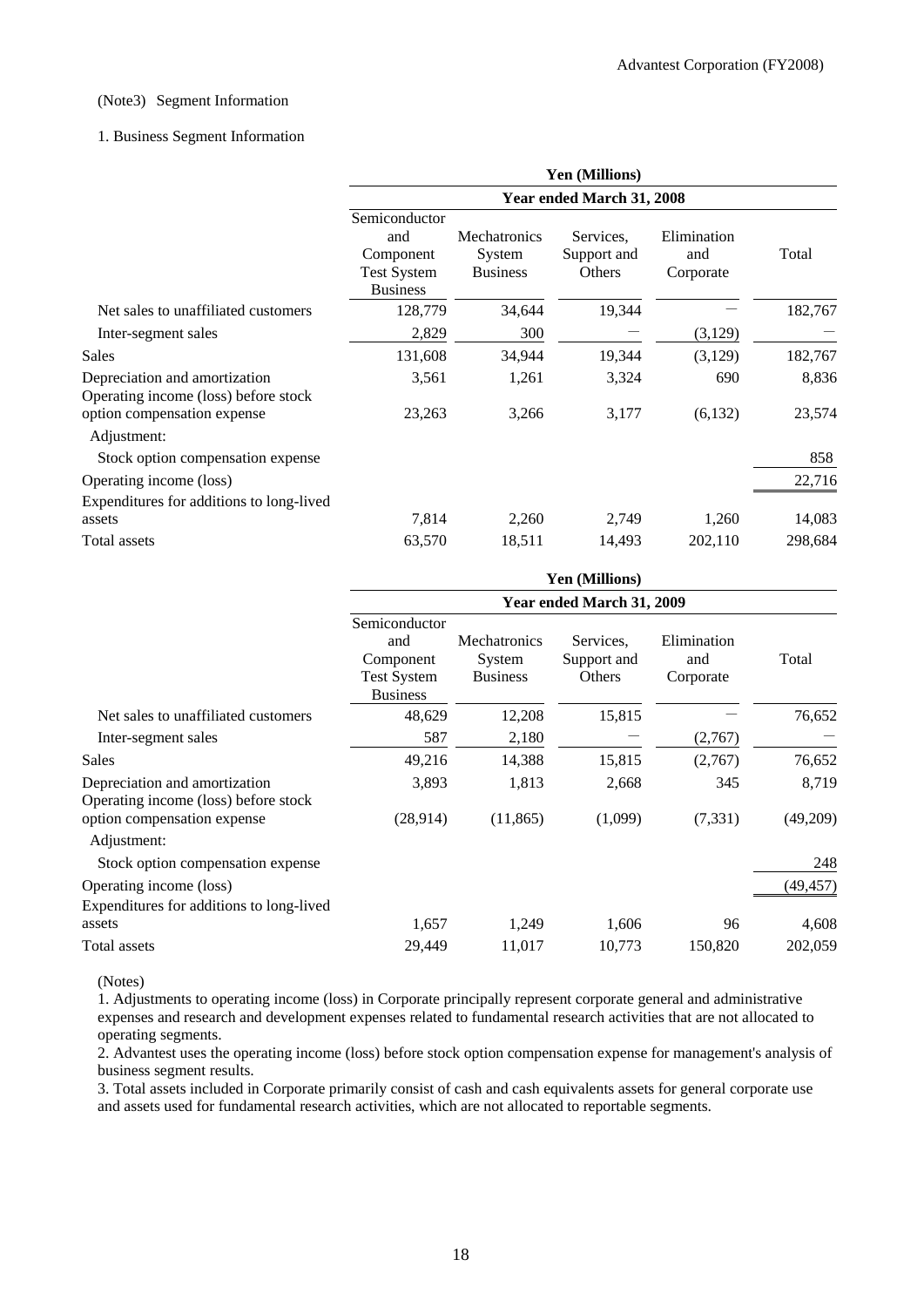2. Consolidated Net Sales by Geographical Areas

|          | Yen (Millions)        |  |
|----------|-----------------------|--|
|          | <b>Year ended</b>     |  |
|          | <b>March 31, 2008</b> |  |
| Japan    | 56,032                |  |
|          |                       |  |
| Americas | 9,616                 |  |
| Europe   | 8,859                 |  |
| Asia     | 108,260               |  |
| Total    | 182,767               |  |
|          | Yen (Millions)        |  |
|          | <b>Year ended</b>     |  |
|          | <b>March 31, 2009</b> |  |
| Japan    | 24,734                |  |
|          |                       |  |
| Americas | 11,759                |  |
| Europe   | 2,844                 |  |
| Asia     | 37,315                |  |

(Notes)

1. Net sales to unaffiliated customers are based on the customer's location.

2. Each of the segments includes primarily the following countries or regions:

Total 76,652

(1) Americas U.S.A. and Republic of Costa Rica, etc.

(2) Europe Israel, Ireland and Germany, etc.

(3) Asia South Korea, Taiwan and China, etc.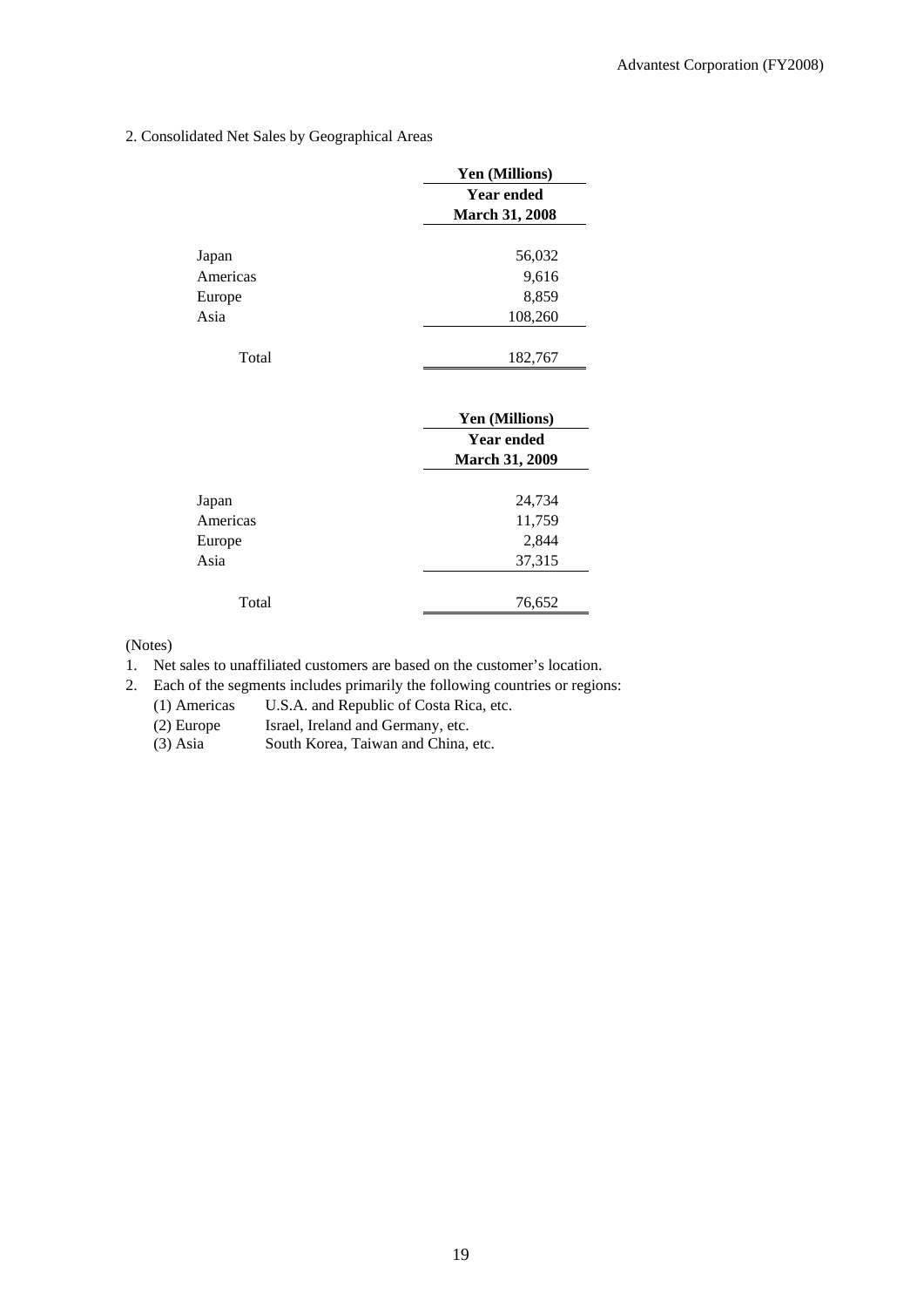### 3. Segment Information by Geographic Area

|                                     | Yen (Millions)            |          |        |        |                    |         |
|-------------------------------------|---------------------------|----------|--------|--------|--------------------|---------|
|                                     | Year ended March 31, 2008 |          |        |        |                    |         |
|                                     |                           |          |        |        | Elimination<br>and |         |
|                                     | Japan                     | Americas | Europe | Asia   | Corporate          | Total   |
| Net sales to unaffiliated customers | 101,113                   | 9,143    | 15,751 | 56,760 |                    | 182,767 |
| Inter-segment sales                 | 61,984                    | 4,145    | 1,223  | 6,601  | (73, 954)          |         |
| <b>Sales</b>                        | 163,097                   | 13,288   | 16.974 | 63,361 | (73, 954)          | 182,767 |
| Operating income (loss)             | 18,071                    | 204      | 741    | 10,393 | (6,693)            | 22,716  |
| Total assets                        | 134,418                   | 24,962   | 10,986 | 35,547 | 92.771             | 298,684 |

|                                     | Yen (Millions)            |          |         |        |                    |           |
|-------------------------------------|---------------------------|----------|---------|--------|--------------------|-----------|
|                                     | Year ended March 31, 2009 |          |         |        |                    |           |
|                                     |                           |          |         |        | Elimination<br>and |           |
|                                     | Japan                     | Americas | Europe  | Asia   | Corporate          | Total     |
| Net sales to unaffiliated customers | 42,052                    | 20.464   | 2,702   | 11.434 |                    | 76,652    |
| Inter-segment sales                 | 22,923                    | 3,299    | 1,446   | 4,727  | (32, 395)          |           |
| <b>Sales</b>                        | 64,975                    | 23,763   | 4,148   | 16,161 | (32, 395)          | 76,652    |
| Operating income (loss)             | (44, 860)                 | 1,894    | (1,677) | 1,996  | (6, 810)           | (49, 457) |
| Total assets                        | 78,830                    | 25,110   | 8,135   | 29,625 | 60,359             | 202,059   |

(Notes)

1. Adjustments to operating income (loss) in Corporate principally represent corporate general and administrative expenses and research and development expenses related to fundamental research activities that are not allocated to corporate general administrative expense and segment by geographic area. Stock option expense of (Y) 858 million and (Y) 248 million for FY2007 and FY2008, respectively, are included in Corporate operating expenses.

2. Total assets included in Corporate primarily consist of the parent company's cash and cash equivalents, assets for general corporate use and assets used for fundamental research activities.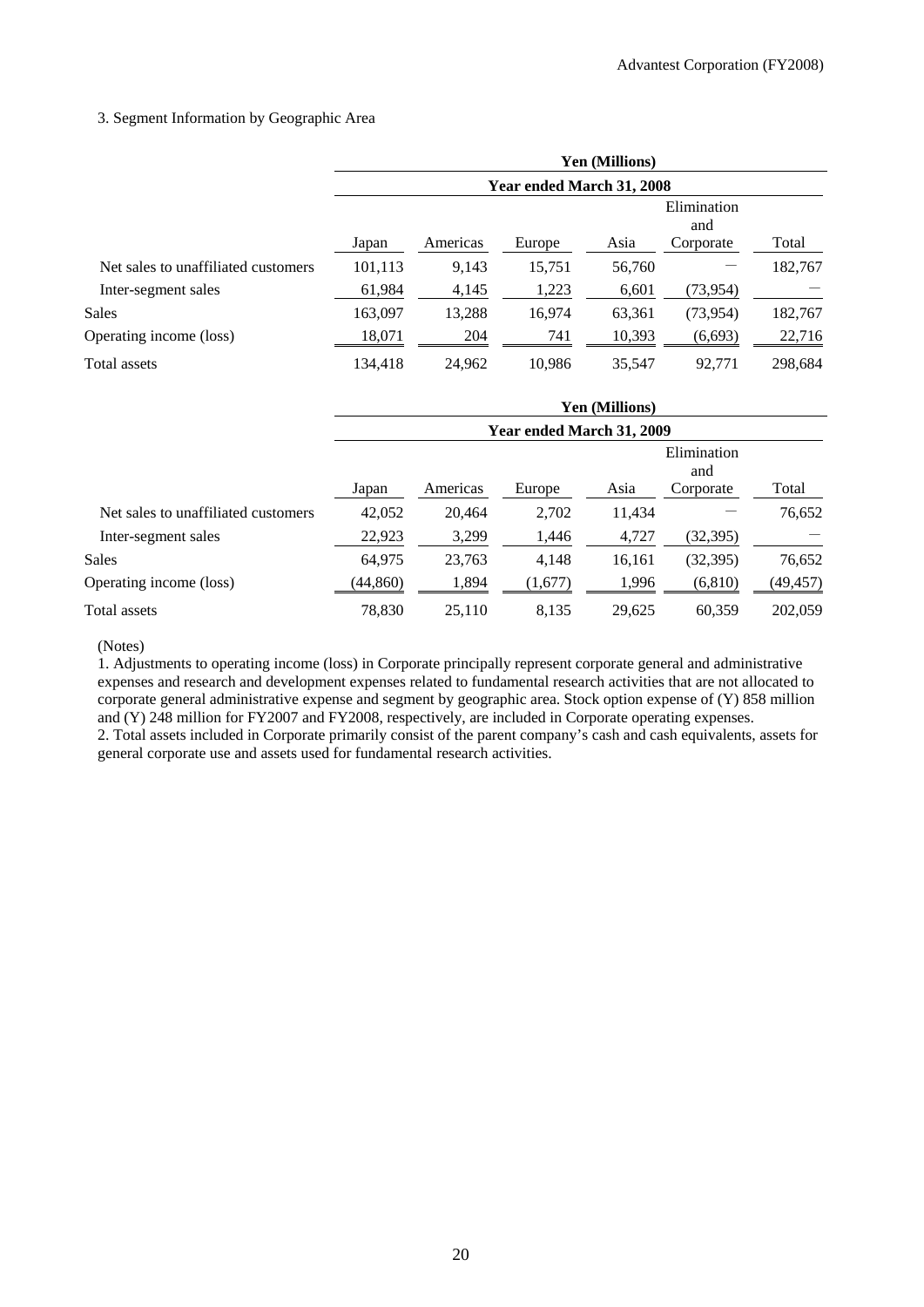### (Note 4) Per Share information

Basic and diluted net income per share were computed as follows:

|                                     | Yen (millions) except per share data |               |  |
|-------------------------------------|--------------------------------------|---------------|--|
|                                     | FY2007                               | <b>FY2008</b> |  |
| Numerator:                          |                                      |               |  |
| Net income (loss)                   | 16,550                               | (74, 902)     |  |
| Denominator                         |                                      |               |  |
| Basic weighted average shares of    |                                      |               |  |
| common stock outstanding            | 182,418,821                          | 178,724,884   |  |
| Dilutive effect of exercise of      |                                      |               |  |
| stock options                       | 305,161                              |               |  |
| Diluted weighted average shares of  |                                      |               |  |
| common stock outstanding            | 182,723,982                          | 178,724,884   |  |
| Basic net income (loss) per share   | 90.72                                | (419.09)      |  |
| Diluted net income (loss) per share | 90.57                                | (419.09)      |  |

As of March 31, 2008 and March 31, 2009, Advantest held 2,309,980 shares and 3,938,980 shares respectively, of issued stock options that are excluded from the calculation of net income per share (diluted) because they do not currently have a dilutive effect.

### (Omission of Disclosure)

For purpose of annual release in Japan, notes for lease transactions, related party transactions, income taxes, financial instruments, securities, derivative transactions, accrued pension and severance costs, stock options, among others, have not been disclosed because such disclosure in this consolidated financial results is not considered significant for this presentation in Japan.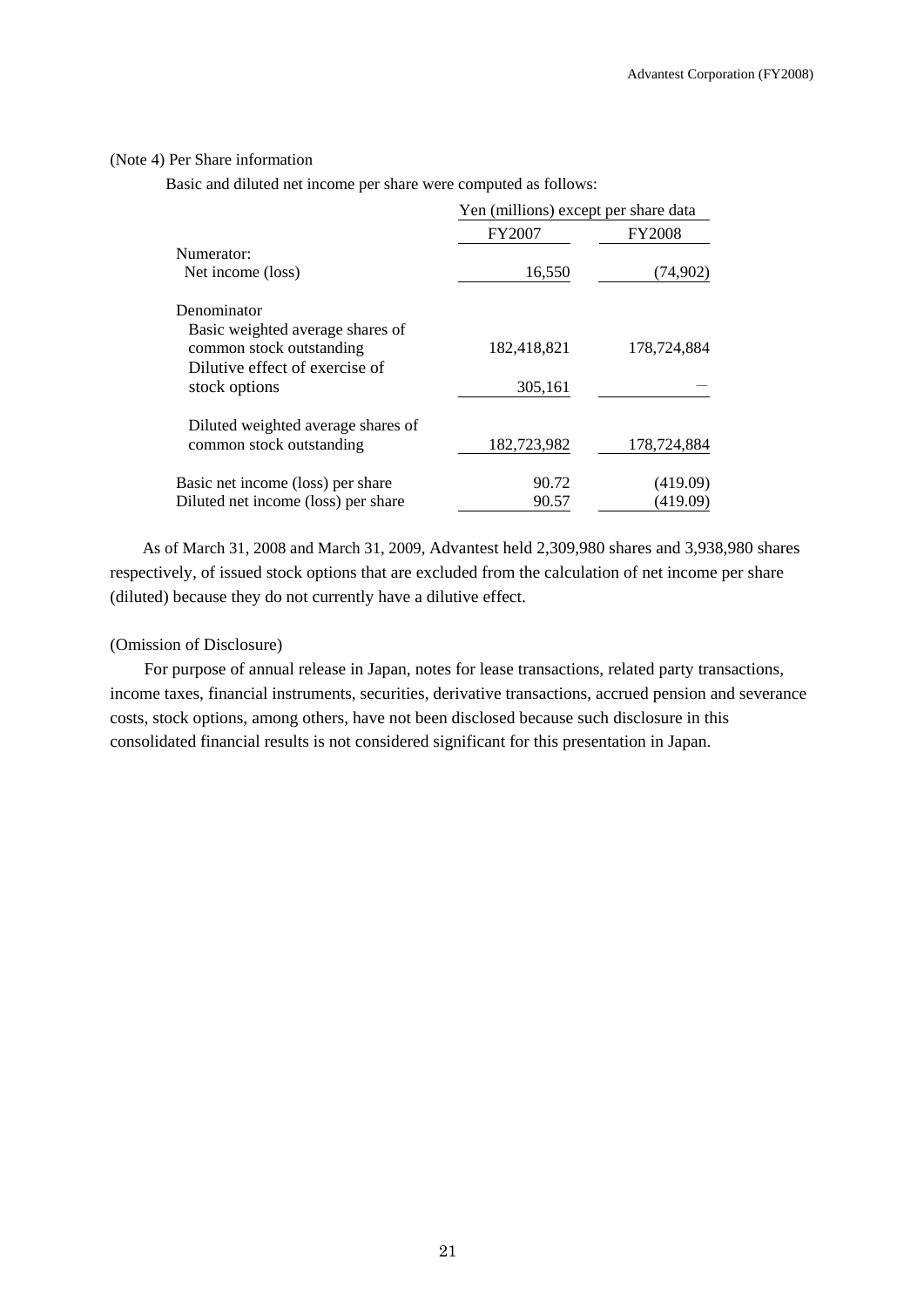## 5. Non-Consolidated Financial Statements

## (1) Non-Consolidated Balance Sheets (Unaudited)

|                                      | Yen (Millions) |                       |                       |
|--------------------------------------|----------------|-----------------------|-----------------------|
|                                      |                | <b>March 31, 2008</b> | <b>March 31, 2009</b> |
| <b>Assets</b>                        |                |                       |                       |
| Current assets                       |                |                       |                       |
| Cash and deposits                    | ¥              | 99,745                | 63,857                |
| Trade notes receivables              |                | 1,230                 | 40                    |
| Accounts receivable                  |                | 25,676                | 7,714                 |
| Short-term investments               |                |                       | 17,300                |
| Finished goods                       |                | 5,093                 |                       |
| Merchandises and finished goods      |                |                       | 2,763                 |
| Raw materials                        |                | 2,296                 |                       |
| Work in process                      |                | 11,962                | 3,573                 |
| Supplies                             |                | 254                   |                       |
| Raw materials and supplies           |                |                       | 608                   |
| Short-term loans receivable          |                | 4,058                 | 2,466                 |
| Other receivable                     |                | 395                   | 944                   |
| Refundable income taxes              |                | 3,423                 | 2,022                 |
| Deferred tax assets                  |                | 9,110                 |                       |
| Other                                |                | 481                   | 499                   |
| Allowance for doubtful accounts      |                |                       | (724)                 |
| Total current assets                 |                | 163,723               | 101,062               |
| Noncurrent assets                    |                |                       |                       |
| Property, plant and equipment        |                |                       |                       |
| <b>Buildings</b>                     |                | 48,014                | 43,860                |
| Accumulated depreciation             |                | (30, 282)             | (31,890)              |
| Buildings, net                       |                | 17,732                | 11,970                |
| <b>Structures</b>                    |                | 4,233                 | 3,896                 |
| Accumulated depreciation             |                | (3,318)               | (3,281)               |
| Structures, net                      |                | 915                   | 615                   |
| Machinery and equipment              |                | 17,342                | 19,164                |
| Accumulated depreciation             |                | (13, 463)             | (18, 295)             |
| Machinery and equipment, net         |                | 3,879                 | 869                   |
| Vehicles and delivery equipment      |                | 48                    | 40                    |
| Accumulated depreciation             |                | (27)                  | (29)                  |
| Vehicles and delivery equipment, net |                | 21                    | 11                    |
| Tools and furniture                  |                | 12,507                | 11,712                |
| Accumulated depreciation             |                | (10, 731)             | (11, 308)             |
| Tools and furniture, net             |                | 1,776                 | 404                   |
| Land                                 |                | 17,623                | 15,907                |
| Construction in progress             |                | 1,566                 | 1                     |
| Total property, plant and equipment  | ¥              | 43,512                | 29,777                |

(Note) Accumulated depreciation includes the accumulated impairment losses.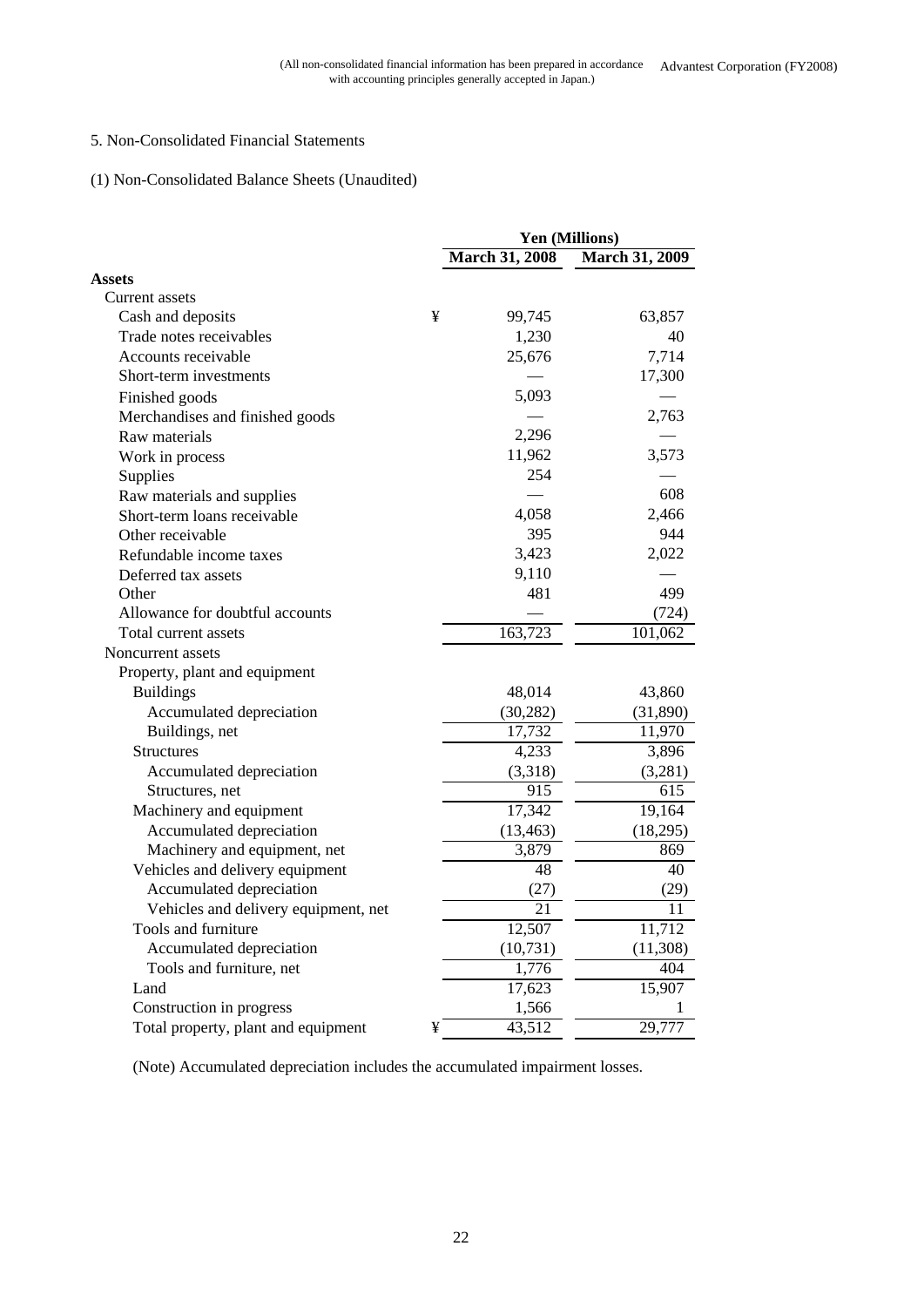|                                         | Yen (Millions) |                       |                       |
|-----------------------------------------|----------------|-----------------------|-----------------------|
|                                         |                | <b>March 31, 2008</b> | <b>March 31, 2009</b> |
| Intangible fixed assets                 |                |                       |                       |
| Patent rights                           | ¥              | 128                   | 50                    |
| Leasehold rights                        |                | 173                   | 173                   |
| Telephone rights                        |                | 40                    | 40                    |
| Utility rights                          |                | 13                    | 10                    |
| Software                                |                | 1,251                 | 298                   |
| Other                                   |                | 251                   | 8                     |
| Total intangible fixed assets           |                | 1,856                 | $\overline{579}$      |
| Investments and other assets            |                |                       |                       |
| Investment securities                   |                | 9,744                 | 6,669                 |
| Investment in affiliated companies      |                | 17,595                | 17,425                |
| Long-term loans receivable              |                | 19                    | 7                     |
| Long-term loans to affiliated companies |                | 1,140                 | 1,137                 |
| Long-term prepaid expenses              |                | 1,994                 | 309                   |
| Deferred tax assets                     |                | 6,433                 |                       |
| Other                                   |                | 1,131                 | 958                   |
| Allowance for doubtful accounts         |                | (2)                   | (39)                  |
| Total investments and other assets      |                | 38,054                | 26,466                |
| Total noncurrent assets                 |                | 83,422                | 56,822                |
| Total assets                            |                | 247,145               | 157,884               |
| <b>Liabilities</b>                      |                |                       |                       |
| <b>Current liabilities</b>              |                |                       |                       |
| Trade accounts payable                  |                | 11,338                | 5,852                 |
| Other accounts payable                  |                | 3,373                 | 3,007                 |
| Accrued expenses                        |                | 7,998                 | 5,094                 |
| Income tax payable                      |                | 1,122                 | 1                     |
| Advance received                        |                | 500                   | 24                    |
| Deposits received                       |                | 3,297                 | 3,458                 |
| Allowance for product warranty          |                | 3,060                 | 2,642                 |
| Bonus accrual for directors             |                | 135                   |                       |
| Other                                   |                | 177                   | 138                   |
| Total current liabilities               |                | 31,000                | 20,216                |
| Noncurrent liabilities                  |                |                       |                       |
| Allowance for retirement benefits       |                | 5,170                 | 4,382                 |
| Deferred tax liabilities                |                |                       | 81                    |
| Other                                   |                | 1,711                 | 1,183                 |
| Total noncurrent liabilities            |                | 6,881                 | 5,646                 |
| <b>Total liabilities</b>                | ¥              | 37,881                | 25,862                |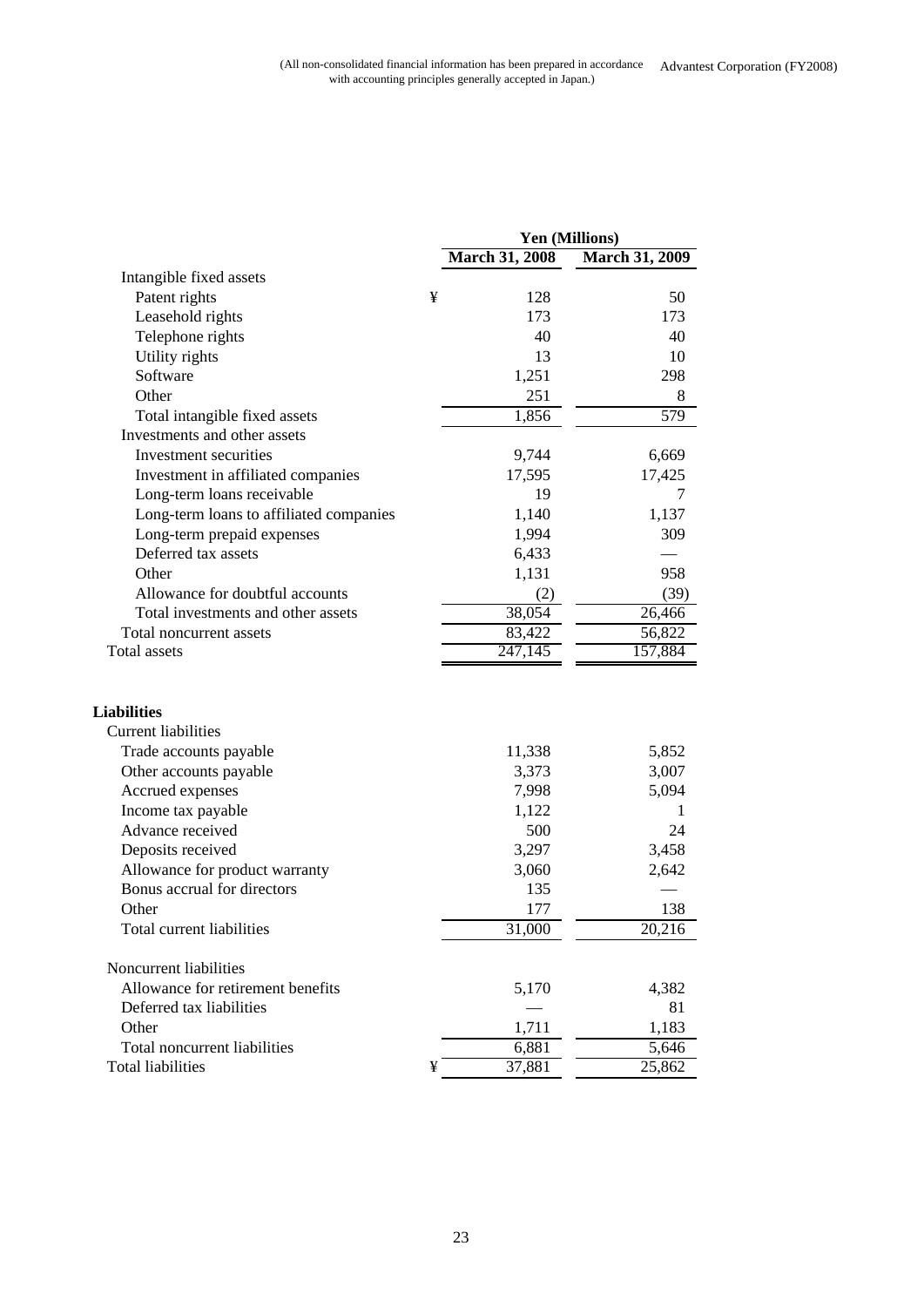|                                                 | Yen (Millions) |                       |                       |
|-------------------------------------------------|----------------|-----------------------|-----------------------|
|                                                 |                | <b>March 31, 2008</b> | <b>March 31, 2009</b> |
| Net assets                                      |                |                       |                       |
| Stockholders' equity                            |                |                       |                       |
| Common stock                                    | ¥              | 32,363                | 32,363                |
| Capital surplus                                 |                |                       |                       |
| Capital reserve                                 |                | 32,973                | 32,973                |
| Total capital surplus                           |                | 32,973                | 32,973                |
| Retained earnings                               |                |                       |                       |
| Legal reserve                                   |                | 3,083                 | 3,083                 |
| Other retained earnings                         |                |                       |                       |
| Reserve for losses in foreign investments       |                | 27,062                | 27,062                |
| General reserve                                 |                | 146,880               | 146,880               |
| Retained earnings (accumulated loss)            |                | 52,797                | (24,208)              |
| Total retained earnings                         |                | 229,822               | 152,817               |
| <b>Treasury stock</b>                           |                | (89, 325)             | (89, 328)             |
| Total stockholders' equity                      |                | 205,833               | 128,825               |
| Difference of appreciation and conversion       |                |                       |                       |
| Net unrealized gains on securities              |                | 309                   | 120                   |
| Total difference of appreciation and conversion |                | 309                   | 120                   |
| Stock acquisition rights                        |                | 3,122                 | 3,077                 |
| Total net assets                                |                | 209,264               | 132,022               |
| Total liabilities and net assets                | ¥              | $\overline{247,145}$  | 157,884               |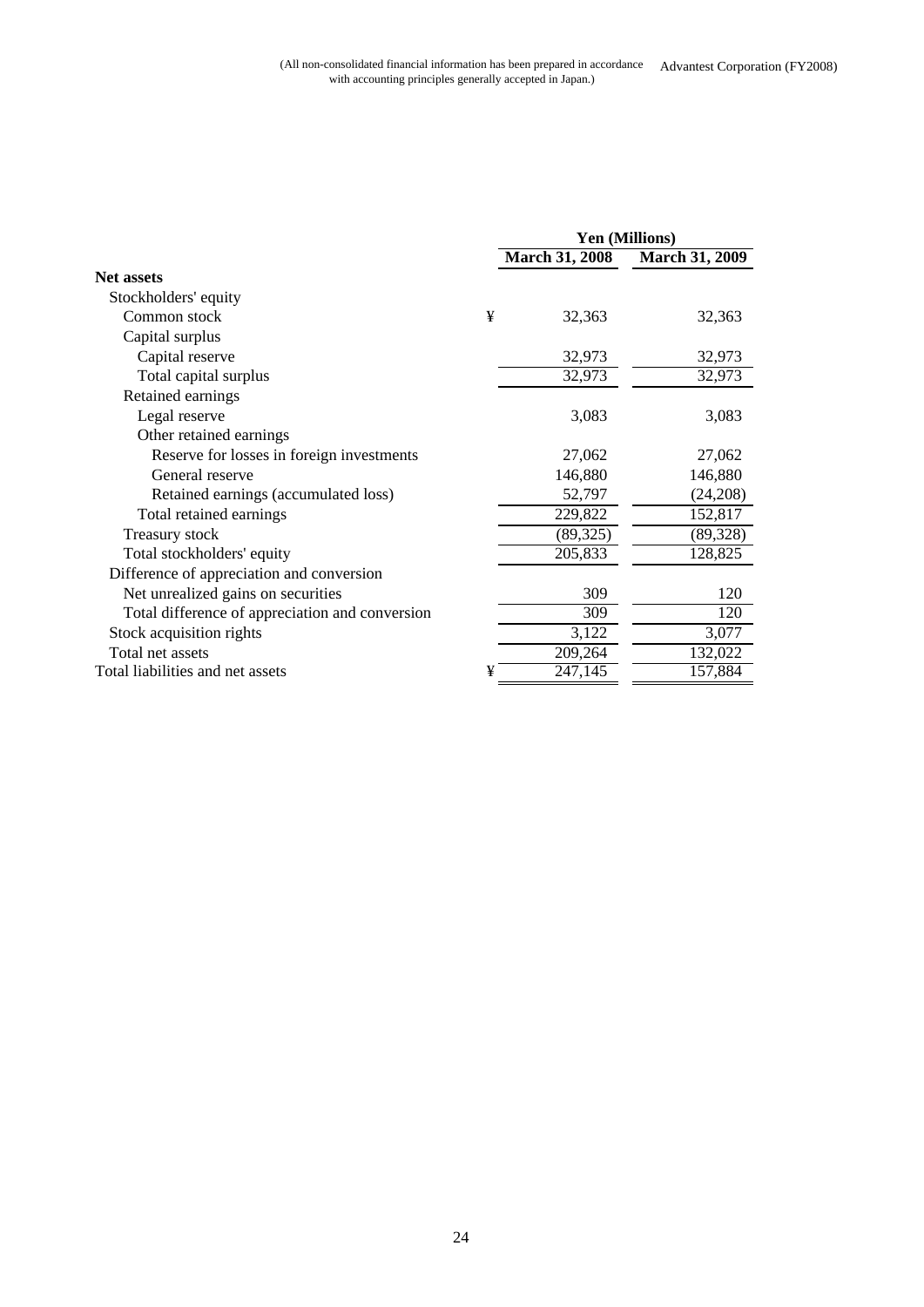## (2) Non-Consolidated Statements of Operations (Unaudited)

|                                              | <b>Yen (Millions)</b>                      |                                            |
|----------------------------------------------|--------------------------------------------|--------------------------------------------|
|                                              | <b>Year ended</b><br><b>March 31, 2008</b> | <b>Year ended</b><br><b>March 31, 2009</b> |
| Net sales                                    | ¥                                          |                                            |
| Net product sales                            | 147,686                                    | 53,124                                     |
| Cost of sales                                |                                            |                                            |
| Finished goods at beginning of year          | 5,156                                      | 5,093                                      |
| Cost of manufactured goods                   | 80,764                                     | 40,900                                     |
| Total                                        | 85,920                                     | 45,993                                     |
| Transfers to other accounts                  | 488                                        | 489                                        |
| Finished goods at end of year                | 5,093                                      | 2,763                                      |
| Balance of cost of sales                     | 80,339                                     | 42,741                                     |
| Gross profit                                 | 67,347                                     | 10,383                                     |
| Selling, general and administrative expenses | 58,545                                     | 46,410                                     |
| Operating income (loss)                      | 8,802                                      | (36,027)                                   |
| Non-operating income                         |                                            |                                            |
| Interest income                              | 1,856                                      | 984                                        |
| Dividends income                             | 32,687                                     | 786                                        |
| Lease income                                 | 2,471                                      | 2,342                                      |
| Miscellaneous income                         | 405                                        | 1,052                                      |
| Total non-operating income                   | 37,419                                     | 5,164                                      |
| Non-operating expenses                       |                                            |                                            |
| Interest expenses                            | 30                                         | 33                                         |
| Allowance for doubtful account               | $\overline{c}$                             | 79                                         |
| Expenses for leased equipment                | 2,173                                      | 3,278                                      |
| Foreign exchange losses                      | 3,063                                      | 1,383                                      |
| Impairment losses on investment securities   | 1,398                                      | 3,603                                      |
| Miscellaneous expenses                       | 796                                        | 568                                        |
| Total non-operating expenses                 | 7,462                                      | 8,944                                      |
| Ordinary income (loss)                       | 38,759                                     | (39, 807)                                  |
| Extraordinary income                         |                                            |                                            |
| Gain on extinguishment of tie-in shares      |                                            | 61                                         |
| Total extraordinary income                   |                                            | 61                                         |
| <b>Extraordinary loss</b>                    |                                            |                                            |
| <b>Impairment</b> losses                     |                                            | 11,789                                     |
| Additonal termination benefit                |                                            | 1,631                                      |
| Other                                        |                                            | 83                                         |
| Total extraordinary loss                     |                                            | 13,503                                     |
| Income (loss) before income taxes            | 38,759                                     | (53,249)                                   |
| Income taxes - current                       | 6,701                                      | (937)                                      |
| Income taxes - deferred                      | (380)                                      | 15,754                                     |
| Total income taxes                           | 6,321                                      | 14,817                                     |
| Net income (loss)                            | 32,438<br>¥                                | (68,066)                                   |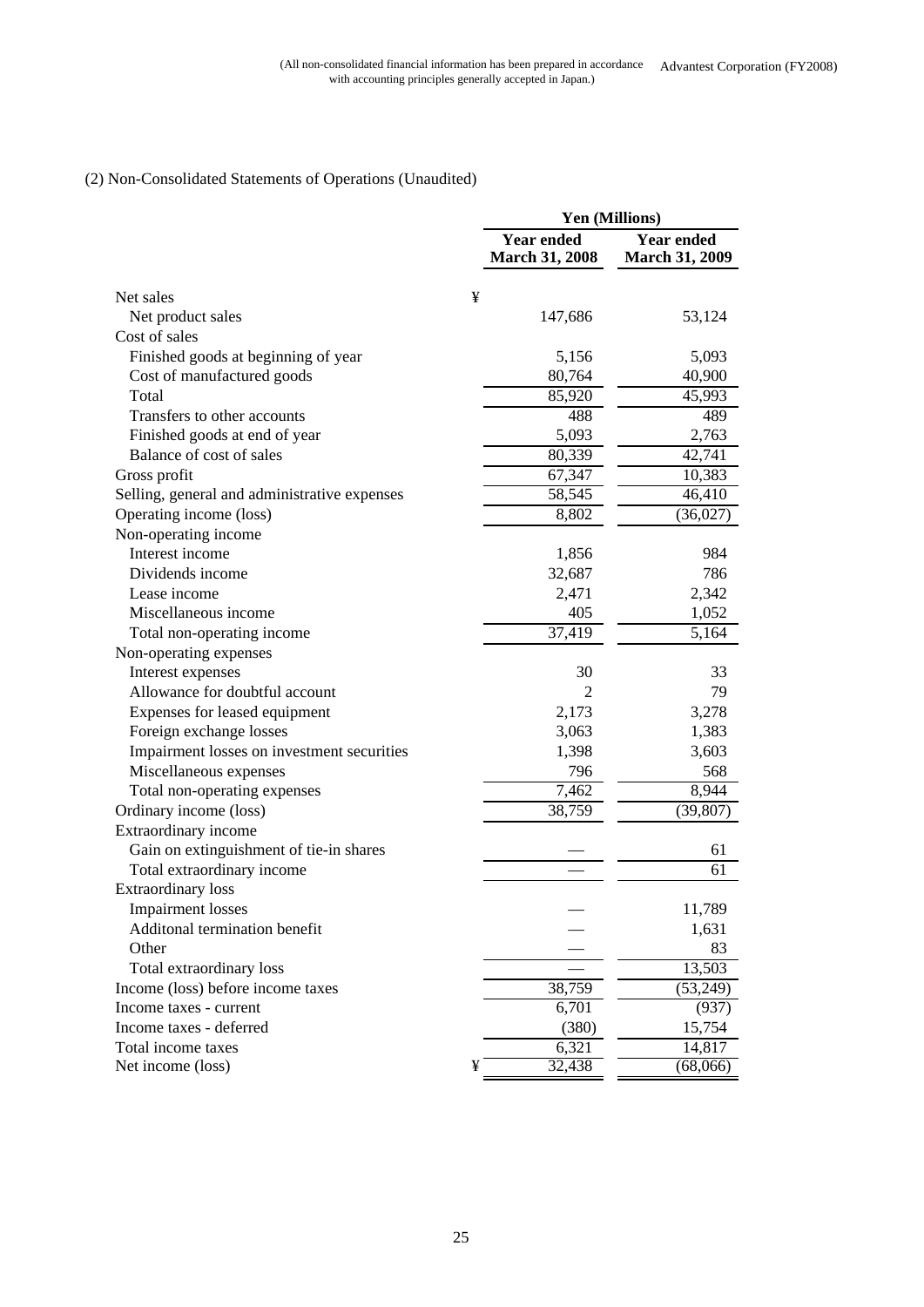$\ddot{\phantom{a}}$ 

|                                           | <b>Yen (Millions)</b>                      |                                            |
|-------------------------------------------|--------------------------------------------|--------------------------------------------|
|                                           | <b>Year ended</b><br><b>March 31, 2008</b> | <b>Year ended</b><br><b>March 31, 2009</b> |
| Stockholders' Equity                      |                                            |                                            |
| Common stock                              |                                            |                                            |
| Balance at beginning of year              | 32,362                                     | 32,363                                     |
| Changes in the year                       |                                            |                                            |
| Total changes in the year                 |                                            |                                            |
| Balance at end of year                    | 32,362                                     | 32,363                                     |
| Capital surplus                           |                                            |                                            |
| Capital reserve                           |                                            |                                            |
| Balance at beginning of year              | 32,973                                     | 32,973                                     |
| Changes in the year                       |                                            |                                            |
| Total changes in the year                 |                                            |                                            |
| Balance at end of year                    | 32,973                                     | 32,973                                     |
| Retained earnings                         |                                            |                                            |
| Legal reserve                             |                                            |                                            |
| Balance at beginning of year              | 3,083                                      | 3,083                                      |
| Changes in the year                       |                                            |                                            |
| Total changes in the year                 |                                            |                                            |
| Balance at end of year                    | 3,083                                      | 3,083                                      |
| Other retained earnings                   |                                            |                                            |
| Reserve for losses in foreign investments |                                            |                                            |
| Balance at beginning of year              | 27,062                                     | 27,062                                     |
| Changes in the year                       |                                            |                                            |
| Total changes in the year                 |                                            |                                            |
| Balance at end of year                    | 27,062                                     | 27,062                                     |
| General reserve                           |                                            |                                            |
| Balance at beginning of year              | 146,880                                    | 146,880                                    |
| Changes in the year                       |                                            |                                            |
| Total changes in the year                 |                                            |                                            |
| Balance at end of year                    | 146,880                                    | 146,880                                    |
| Retained earnings (accumulated loss)      |                                            |                                            |
| Balance at beginning of year              | 31,347                                     | 52,797                                     |
| Changes in the year                       |                                            |                                            |
| Dividends from retained earnings          | (10,702)                                   | (8,936)                                    |
| Net income (loss)                         | 32,438                                     | (68,066)                                   |
| Sale of treasury stock                    | (286)                                      | (3)                                        |
| Total changes in the year                 | $\overline{2}1,450$                        | (77,005)                                   |
| Balance at end of year                    | 52,797                                     | (24,208)                                   |

# (3) Non-Consolidated statements of Changes in Stockholders' Equity (Unaudited)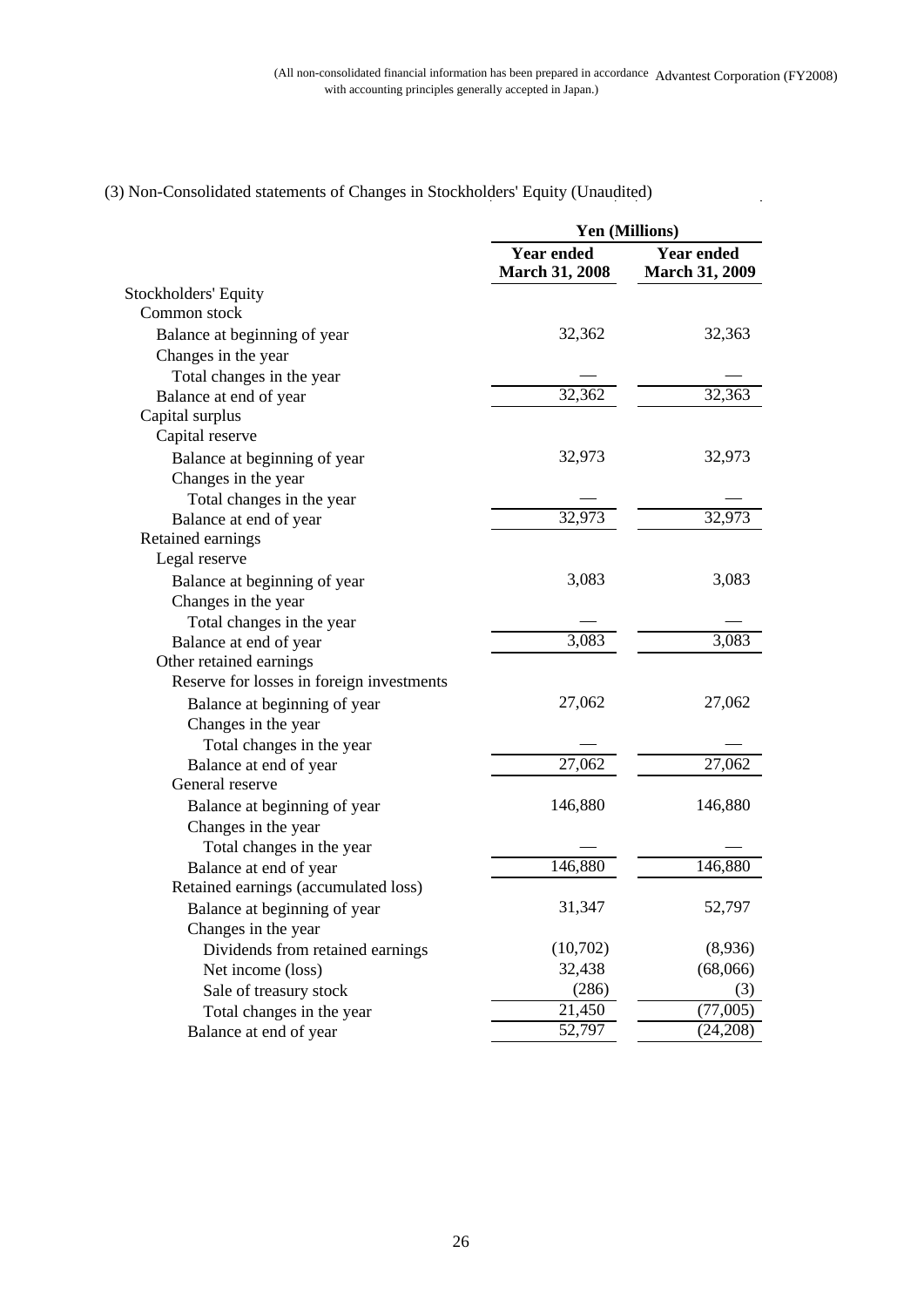|                                                       | <b>Yen (Millions)</b>                      |                                            |
|-------------------------------------------------------|--------------------------------------------|--------------------------------------------|
|                                                       | <b>Year ended</b><br><b>March 31, 2008</b> | <b>Year ended</b><br><b>March 31, 2009</b> |
| Treasury stock                                        |                                            |                                            |
| Balance at beginning of year                          | (53, 555)                                  | (89, 325)                                  |
| Changes in the year                                   |                                            |                                            |
| Repurchase of treasury stock                          | (36, 564)                                  | (7)                                        |
| Sale of treasury stock                                | 794                                        | 4                                          |
| Total changes in the year                             | (35,770)                                   | $\overline{(3)}$                           |
| Balance at end of year                                | (89, 325)                                  | (89, 328)                                  |
| Total stockholders' equity                            |                                            |                                            |
| Balance at beginning of year                          | 220,152                                    | 205,833                                    |
| Changes in the year                                   |                                            |                                            |
| Dividends from retained earnings                      | (10,702)                                   | (8,936)                                    |
| Net income (loss)                                     | 32,438                                     | (68,066)                                   |
| Repurchase of treasury stock                          | (36, 564)                                  | (7)                                        |
| Sale of treasury stock                                | 508                                        | 1                                          |
| Total changes in the year                             | (14, 320)                                  | (77,008)                                   |
| Balance at end of year                                | 205,833                                    | 128,825                                    |
| Difference of appreciation and conversion             |                                            |                                            |
| Net unrealized gains on securities                    |                                            |                                            |
| Balance at beginning of year                          | 2,315                                      | 309                                        |
| Changes in the year                                   |                                            |                                            |
| Changes of items other than stockholders' equity, net | (2,006)                                    | (189)                                      |
| Total changes in the year                             | (2,006)                                    | (189)                                      |
| Balance at end of year                                | 309                                        | 120                                        |
| Stock acquisition rights                              |                                            |                                            |
| Balance at beginning of year                          | 2,337                                      | 3,122                                      |
| Changes in the year                                   |                                            |                                            |
| Changes of items other than stockholders' equity, net | 785                                        | (45)                                       |
| Total changes in the year                             | 785                                        | (45)                                       |
| Balance at end of year                                | 3,122                                      | 3,077                                      |
| Total net assets                                      |                                            |                                            |
| Balance at beginning of year                          | 224,805                                    | 209,264                                    |
| Changes in the year                                   |                                            |                                            |
| Dividends from retained earnings                      | (10,702)                                   | (8,936)                                    |
| Net income (loss)                                     | 32,438                                     | (68,066)                                   |
| Repurchase of treasury stock                          | (36, 564)                                  | (7)                                        |
| Sale of treasury stock                                | 508                                        | 1                                          |
| Changes of items other than stockholders' equity, net | (1,221)                                    | (234)                                      |
| Total changes in the year                             | (15, 541)                                  | (77, 242)                                  |
| Balance at end of year                                | 209,264                                    | 132,022                                    |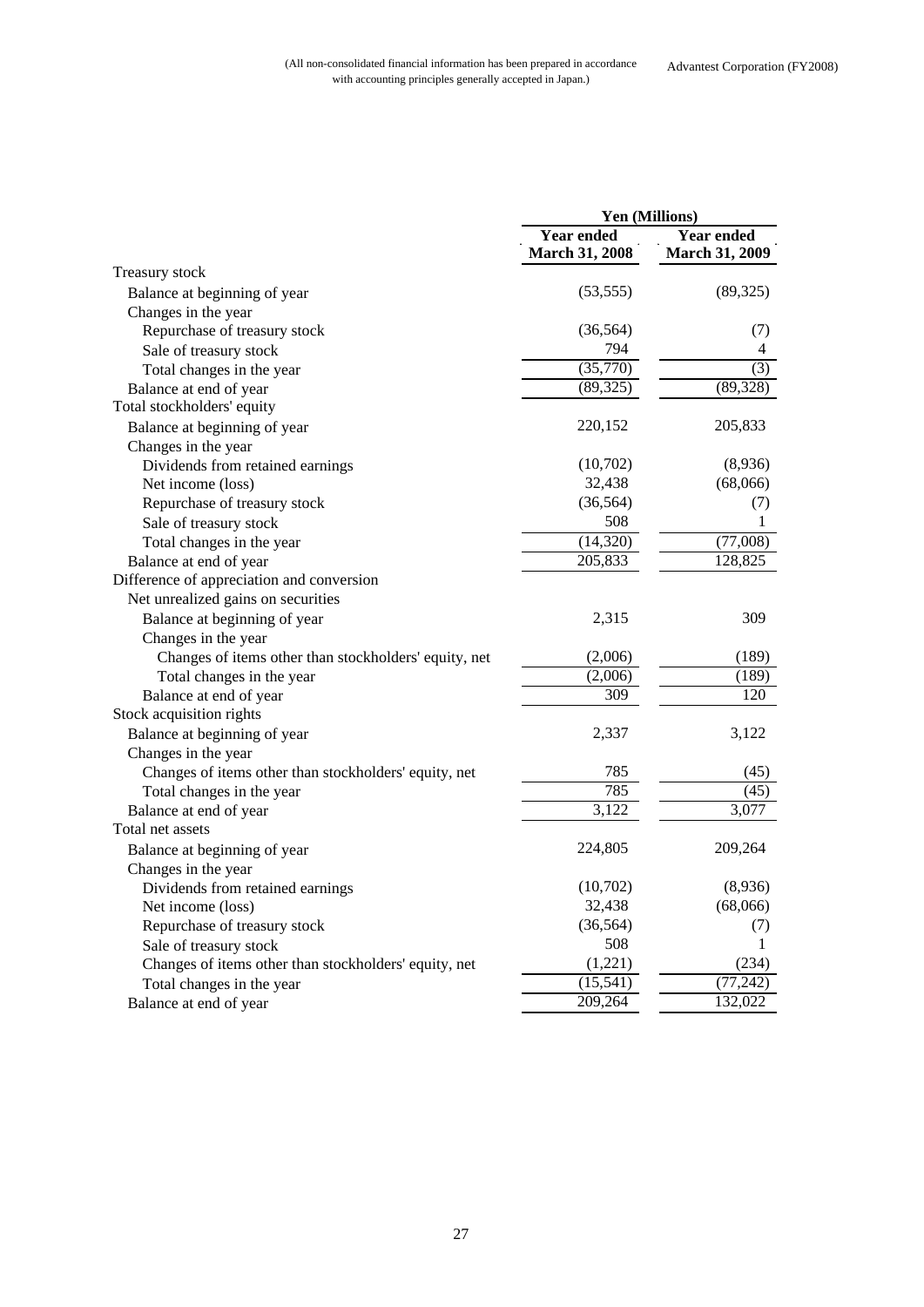### (4) Notes on Preconditions to Going Concerns: None

- (5) Changes in accounting principles
- 1. Accounting standard for measurement of inventories

Because Advantest has applied the "Accounting Standard for Measurement of Inventories" (Accounting Standards Board of Japan Statement No. 9 issued July 5, 2006 ("ASBJ 9")) effective from the current fiscal year, inventories are stated at cost determined principally by the gross average method (book value of inventories stated in the balance sheet are written down in accordance with decreased profitability). The adoption of ASBJ 9 did not have a material impact on Advantest's nonconsolidated profit and loss.

### 2. Accounting standard for lease transactions

Effective from the current fiscal year, Advantest has adopted the "Accounting Standard for Lease Transactions" (Accounting Standards Board of Japan Statement No. 13 issued June 17, 1993, (First Division of the Business Accounting Council), revised March 30, 2007) and the "Implementation Guidance on the Accounting Standard for Lease Transactions" (Accounting Standards Board of Japan Implementation Guidance No. 16 issued January 18, 1994, (Japanese Institute of Certified Public Accountants, Accounting System Committee), revised March 30, 2007). Accordingly, lease transactions apply the same accounting treatment as used in ordinary sales transactions. With respect to finance lease transactions which do not transfer ownership of the property to the lessee that commenced on or before March 31, 2008, Advantest will continue to apply the same accounting treatment as used in ordinary sales transactions, as previously used. Because Advantest has no lease transactions that commenced after April 1, 2008 that would necessitate the application of the accounting treatment based on ordinary sales transactions, the adoption of this accounting standard did not have a material impact on Advantest's non-consolidated profit and loss.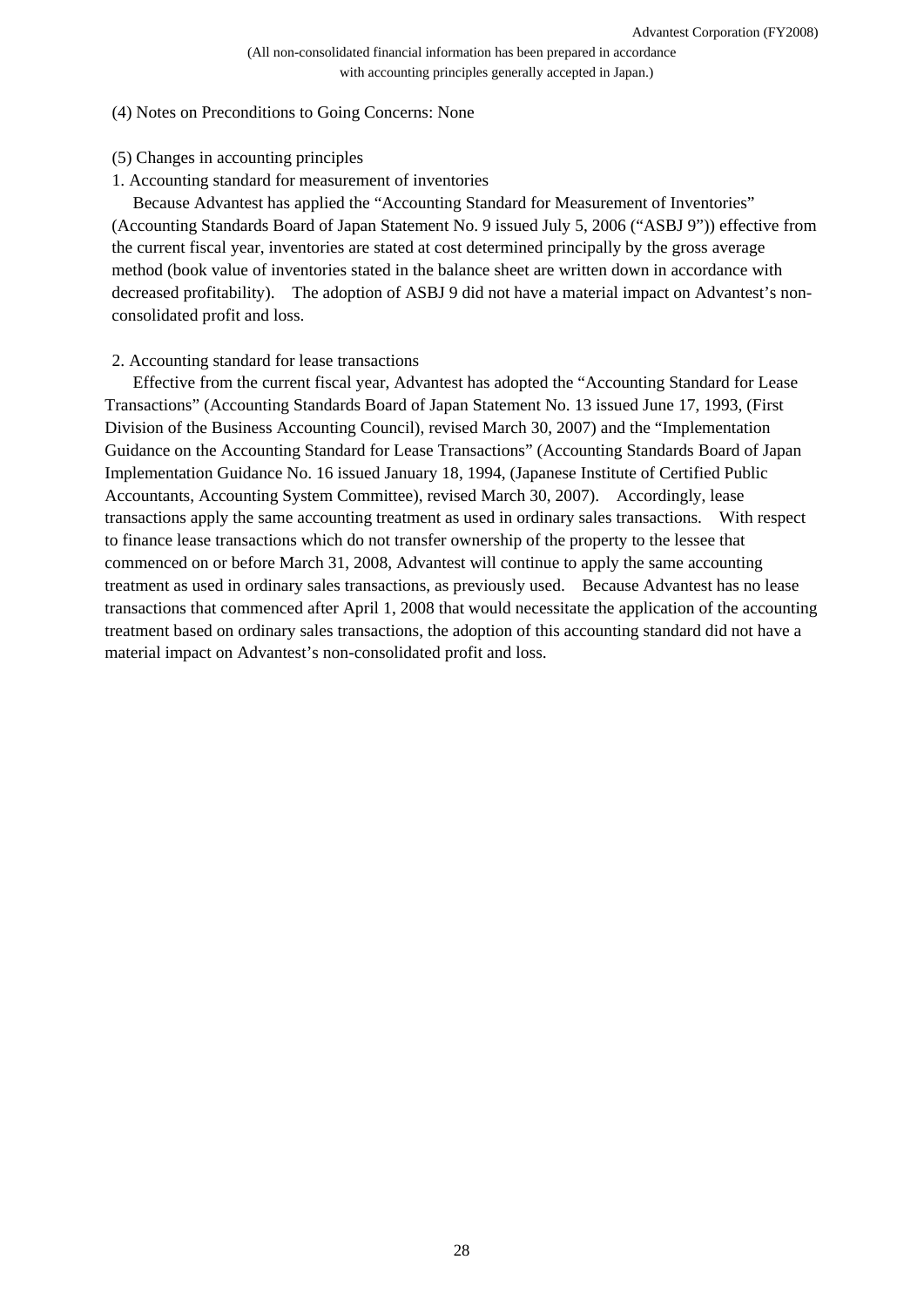## Changes in Board Directors and Executive Officers (To be effective on June 25, 2009)

### 1. Nominees for Board Directors

| <b>Board Director</b> | Toshio Maruyama (to be promoted)                    |
|-----------------------|-----------------------------------------------------|
|                       | Representative Director and Chief Executive Officer |
|                       | of Advantest Corporation                            |
| <b>Board Director</b> | Haruo Matsuno (to be newly elected)                 |
|                       | <b>Executive Officer of Advantest Corporation</b>   |
| <b>Board Director</b> | Naoyuki Akikusa                                     |
| <b>Board Director</b> | Yasushige Hagio                                     |
| <b>Board Director</b> | Takashi Tokuno                                      |
| <b>Board Director</b> | Hiroshi Tsukahara                                   |
| <b>Board Director</b> | Yuichi Kurita                                       |
| <b>Board Director</b> | Hiroyasu Sawai                                      |
| <b>Board Director</b> | Shinichiro Kuroe (to be newly elected)              |
|                       | <b>Executive Officer of Advantest Corporation</b>   |

Mr. Maruyama is to be elected as Representative Board Director, Chairman of the Board and Mr. Matsuno is to be elected as Representative Board Director at the extraordinary board meeting to be held on June 25, 2009 after the  $67<sup>th</sup>$  Shareholders Meeting of Advantest Corporation.

## 2. Nominees for Executive Officers

| President                  | Haruo Matsuno (to be promoted)                    |
|----------------------------|---------------------------------------------------|
|                            | <b>Executive Officer of Advantest Corporation</b> |
| Senior Executive Officer   | Takashi Tokuno                                    |
| Managing Executive Officer | Hiroshi Tsukahara                                 |
| Managing Executive Officer | Yuichi Kurita                                     |
| Managing Executive Officer | Hiroyasu Sawai                                    |
| Managing Executive Officer | Shinichiro Kuroe (to be promoted)                 |
|                            | <b>Executive Officer of Advantest Corporation</b> |
| Managing Executive Officer | Yoshiro Yagi                                      |
| Managing Executive Officer | Hiroshi Nakamura (to be promoted)                 |
|                            | <b>Executive Officer of Advantest Corporation</b> |
| Managing Executive Officer | Yoshiaki Yoshida (to be promoted)                 |
|                            | <b>Executive Officer of Advantest Corporation</b> |
| <b>Executive Officer</b>   | Masao Shimizu                                     |
| <b>Executive Officer</b>   | Hideaki Imada                                     |
| <b>Executive Officer</b>   | Yasuhiro Kawata                                   |
| <b>Executive Officer</b>   | Takashi Sugiura                                   |
| <b>Executive Officer</b>   | Takashi Sekino                                    |
| <b>Executive Officer</b>   | Sae Bum Myung                                     |
| <b>Executive Officer</b>   | Soichi Tsukakoshi                                 |